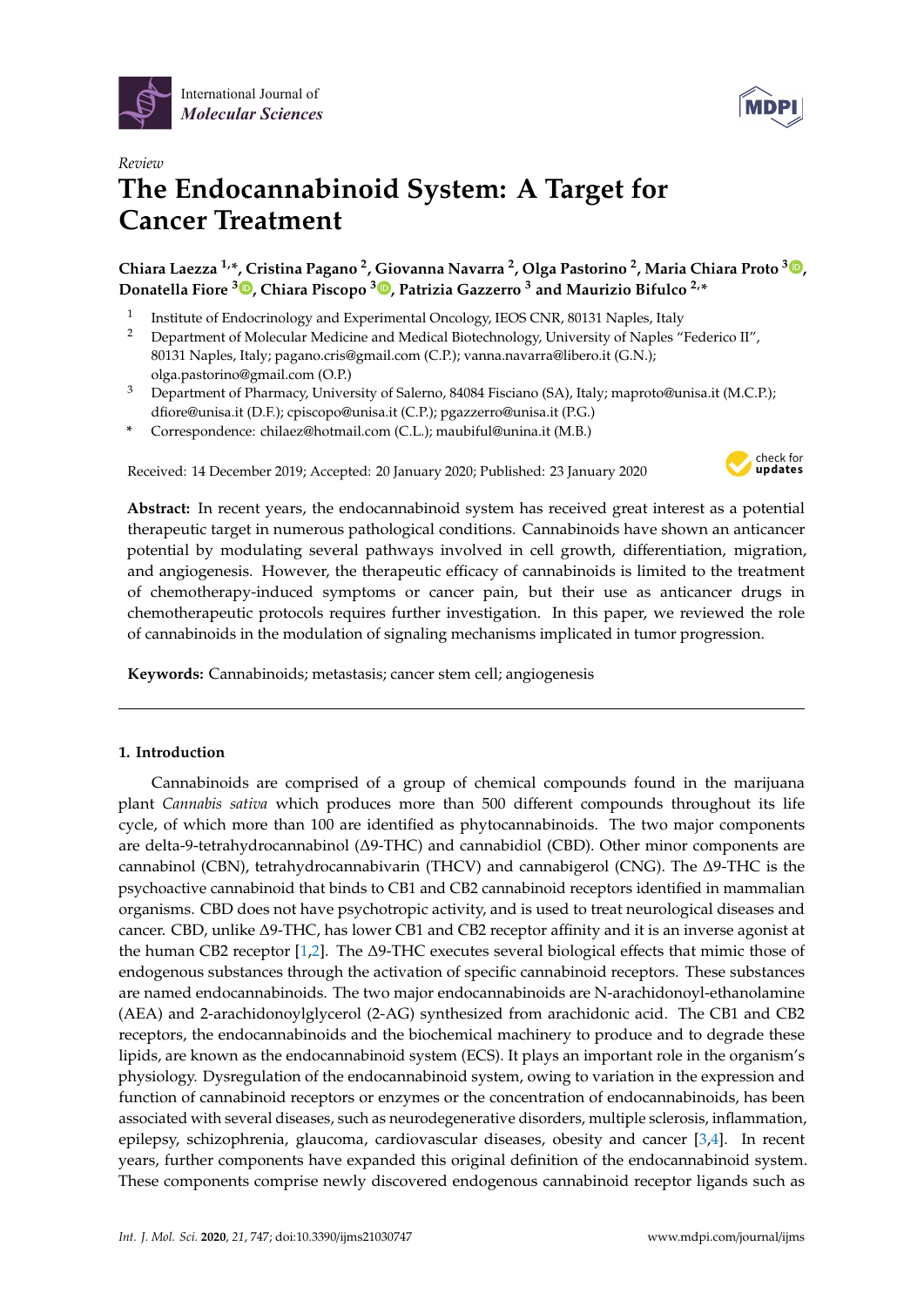2-arachidonoyl glyceryl ether (noladin ether, 2-AGE), O-arachidonoylethanolamine (virodhamine), N-arachidonoyldopamine (NADA) and oleic acid amide (oleamide, OA) as well as further receptor targets such as G protein-coupled receptor GPR55 and peroxisome proliferator-activated receptors (PPARs) [\[5\]](#page-14-3). However, it is known that other receptors participate in cannabinoid signaling. Recently, it has been discovered that cannabinoids can affect a subset of transient receptor potential (TRP) channels. The TRP vanilloid (TRPV), TRP ankyrin (TRPA) and TRP melastatin (TRPM) subfamilies were all found to contain channels that can be modulated by several endogenous, phytogenic, and synthetic cannabinoids. Six TRP channels from the three subfamilies mentioned above have been reported to mediate cannabinoid activity: TRPV1, TRPV2, TRPV3, TRPV4, TRPA1 and TRPM8. Although CB1 and CB2 are considered to be the canonical cannabinoid receptors, there is significant overlap between cannabinoids and ligands of TRP receptors. The first endogenous agonist of TRPV1 was the endocannabinoid, anandamide (AEA). Similarly, N-arachidonyl dopamine (NADA) and AEA were the first endogenous TRPM8 antagonists discovered [\[6\]](#page-14-4). Besides receptors, ECS encompasses several enzymes that regulate biosynthesis and degradation of endocannabinoids, which potentially represent an indirect pharmacological target. The fatty acid amide hydrolase (FAAH) is the catabolic enzyme mainly for AEA degradation and, with lower affinity, of oleoylethanolamide (OEA) and palmitoylethanolamide (PEA), while the major enzyme responsible for 2-AG degradation is monoacylglycerol lipase (MAGL). Interestingly, FAAH and MAGL expression were found upregulated in cancer tissues [\[7,](#page-14-5)[8\]](#page-14-6). Other enzymes, like lysosomal hydrolase N-acylethanolamine hydrolyzing acid amidase (NAAA) that degrades AEA, OEA, and PEA, constitute potential targets in cancer [\[5\]](#page-14-3).

#### **2. Anticancer E**ff**ects of Cannabinoids**

Considering the high complexity of ECS and the distribution of its components, it is likely that (endo)cannabinoids potentially impact a multitude of cancer-related signaling pathways. Both CB1 and CB2 are seven-transmembrane domain receptors coupled to Gi/o protein. Their activation triggers several pathways widely involved in cancer. Mainly, antiproliferative and pro-apoptotic effects were attributed to activation of the alpha subunit of Gi/o that leads to inhibition of adenylate cyclase and, in turn, of cyclic Adenosine Monophosphate (cAMP) synthesis and protein kinase A (PKA) activity, with consequent downregulation of gene transcription [\[9\]](#page-14-7). On the other hand, antiproliferative and pro-apoptotic effects of both CB1 and CB2 agonists have been attributed also to their ability to increase the synthesis of the pro-apoptotic sphingolipid ceramide. In leukemic cells, ceramide can induce apoptosis by regulation of p38 MAPK (mitogen-activated protein kinase) signaling, while in glioma cells it up-regulates the endoplasmic reticulum (ER) stress-related gene, those encoding the transcription factors activating transcription factor 4 (ATF-4) and C/EBP homologous protein (CHOP), and the stress-related pseudokinase [\[7\]](#page-14-5) (Figure [1\)](#page-2-0). In lung cancer, the ceramide-dependent pro-apoptotic effect triggered by AEA and CBD seems to be mediated by an up-regulation of cyclooxygenase 2 (Cox-2) expression and by the increased synthesis of the pro-apoptotic prostaglandin E-2 (PGE2) [\[8\]](#page-14-6). Interestingly, it was reported that the CB receptor agonist ∆9-THC promotes autophagy-mediated apoptosis through the upregulation of Tribbles homolog 3 (TRB3), which leads to inhibition of the protein kinase B/ the target of rapamycin kinase complex 1 (Akt/mTORC1)1 axis. Furthermore, Akt inhibition determines the activation of the pro-apoptotic protein BAD (a Bcl2-associated agonist of cell death) [\[5](#page-14-3)[,8\]](#page-14-6). Other reports suggested that cannabinoid-induced autophagy occurs through activation of calcium/calmodulin-dependent protein kinase β (CAMKKβ), which subsequently phosphorylates AMP-activated kinase (AMPK) [\[10\]](#page-14-8). In cancer cells, the inhibition of Akt has been directly linked to cannabinoid's ability to control of cell cycle checkpoints. Specifically, in a CB1-dependent manner, AEA (or its synthetic analogs Met-F-AEA) induces a cell cycle arrest at the G1-S transition through up-regulation of  $p21<sup>wat</sup>$ ,  $p27<sup>kip1</sup>$  and cell division cycle 25A Cdc25A proteolysis and inhibition of the cyclin E–Cdk2 kinase complex [\[7,](#page-14-5)[8\]](#page-14-6). However, other authors reported that ∆9-THC upregulating p21waf suppresses cell division cycle 2 Cdc2–cyclin B activation and induces a G2/-M cell cycle arrest. Consequently, a reduction of Rb activity has been verified [\[7](#page-14-5)[,8\]](#page-14-6) (Figure [1\)](#page-2-0).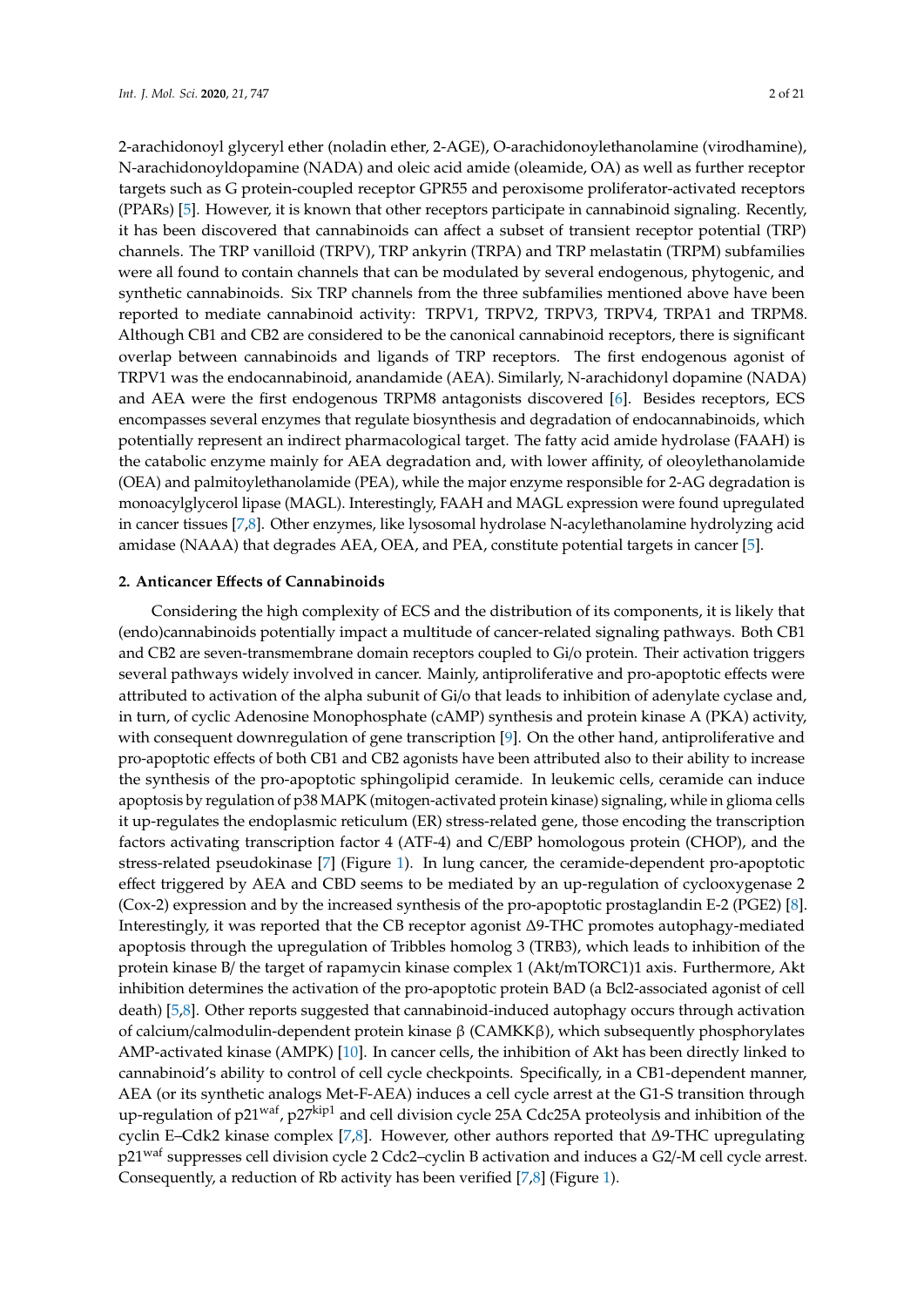<span id="page-2-0"></span>

**Figure 1.** Schematic representation of the main anticancer molecular mechanisms mediated by cannabinoid receptors' activation "↑, upregulation" and "↓, downregulation". Cannabinoid receptor (CB-R) agonists inhibit cancer cell proliferation through various receptor-mediated mechanisms. CB-R agonist induces cancer cell death via apoptosis, mediated by the activation of different transcription factors (proapoptotic Bcl2 family transcription factor and mitogen-activated protein kinase (MAPK) pathway) and de novo synthesis of ceramide and reactive oxygen species (ROS) production. CBs block cancer cells' proliferation by inhibiting extracellular signal regulated kinase (ERK) signaling. They also reduce cell migration and angiogenesis, inhibiting the focal adhesion kinase/proto-oncogene tyrosine-protein kinase Src/transforming protein RhoA (FAK/SRC/RhoA) pathway. CBs prevent cancer epithelial mesenchymal transition (EMT), inhibiting Wnt/β-catenin pathway, and induce autophagy by activation of mammalian target of rapamycin (mTOR) and AMP-activated protein kinase (AMPK) pathways. CBs can impair stemness and cancer stem cells' (CSCs) self-renewal. (Akt (protein kinase B), PI3K (phosphoinositol-3-kinase) Raf (serine/threonine-protein kinase)).

## *2.1. Cannabinoids Inhibit Migration, Invasion, and Angiogenesis*

An increasing number of reports highlighted the role of cannabinoids in cancer spreading, specifically in invasion, angiogenesis, migration, and metastasis mechanism [\[5–](#page-14-3)[10\]](#page-14-8). Likely, these mechanisms can be triggered through the modulation of different pathways. Activation of Gi/o upon binding of agonists (e.g., AEA, 2-AG, ∆9-THC, [(3R)-2,3-dihydro-5-methyl-3-(4-morpholinylmethyl)pyrrolo[1,2,3-de]-1,4-benzoxazin-6-yl]-1-naphthalenyl -methanone, monomethanesulfonate (WIN-55,212-2)) on CB1 and CB2 receptors inhibits the RHOA (ras homolog gene family, member A)- focal adhesion kinase - Proto-oncogene tyrosine-protein kinase Src (RhoA-FAK-Src) axis. As a consequence, a down-regulation of the proangiogenic factors vascular endothelial growth factor (VEGF), placental growth factor (PlGF), and angiopoietin-2 (Ang-2) occurs [\[8\]](#page-14-6). Moreover, cannabinoids inhibit angiogenesis and invasion, inducing the release of tissue inhibitor of matrix metalloproteinases-1 (TIMP-1) that, in turn, acts as an endogenous inhibitor of matrix metalloproteinase 2 (MMP2) [\[8\]](#page-14-6). Another interesting observation derives from glioma and breast cancer, where the treatment with CBD or the CB2 agonist O-1663 exerts the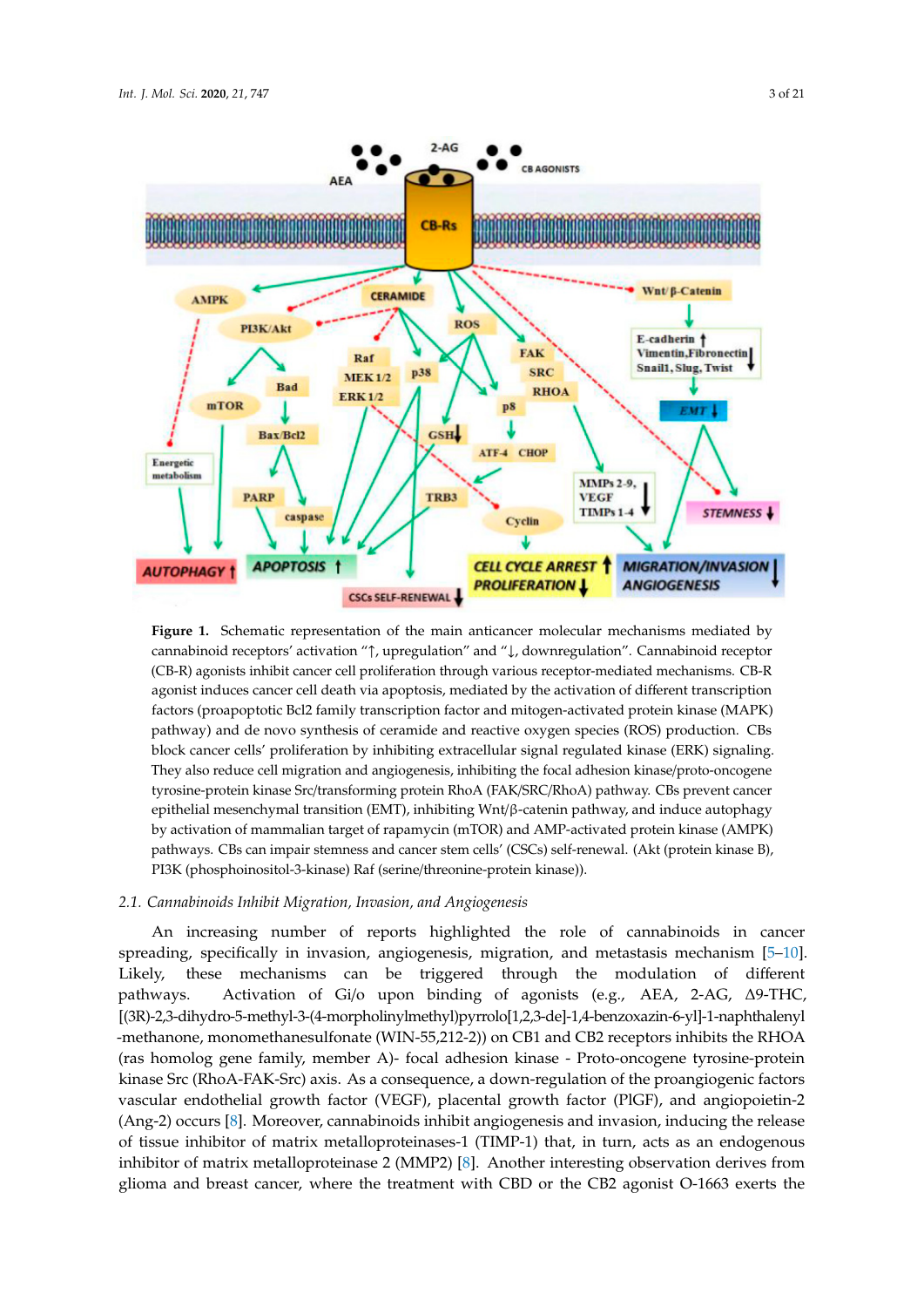inhibitory effect on cancer cell invasion through a down-regulation of Id-1 and Sox-2 protein expression [\[6\]](#page-14-4). Enforcing the antitumor potential of cannabinoids, some results suggested their ability to affect epithelial mesenchymal transition (EMT) and chemoresistance. In breast cancer cells, 2-methyl-2'-F-anandamide (Met-F-AEA) inhibits Wnt/β-catenin pathway through a reduction of β-catenin nuclear translocation and transcriptional activity, which culminates with a downregulation of β-catenin target genes, such MMP2, c-Myc, and cyclin D. The inhibition of the Wnt pathway was accompanied by a reduction of mesenchymal markers (e.g., vimentin, N-cadherin, Snail, and Slug) [\[11\]](#page-14-9) (Figure [1\)](#page-2-0). Further, the compound JZL184, a potent selective inhibitor of MAGL enzyme responsible for degrading the endocannabinoid (2-AG), was able to regulate the EMT process, reducing EMT markers and upregulating epithelial markers such E-cadherin [\[12\]](#page-14-10). Other reports emphasized the role of cannabinoids and, in particular, of CBD and ∆9-THC in chemoresistance mechanisms, highlighting their potential use in combined therapy with several chemotherapeutic agents [\[8\]](#page-14-6). Interestingly, the improvement of cancer cells' response to chemotherapeutic agents seems to be mainly ascribable to a decreased p42/44 MAPK activity and to the inhibition of P-glycoprotein and ATP (adenosine triphosphate)-binding cassette super-family G member 2 (ABCG2) [\[13\]](#page-14-11). An appealing pharmacologic approach for ECS targeting derives from the possibility of an indirect strategy. Inhibition of enzymes such MAGL, FAAH, and NAAA prevents the degradation of (endo)cannabinoids, increasing their availability on CB receptors, thus recapitulating the direct effect of agonists. The direct involvement in cancer of enzymes involved in synthesis and degradation of the endogenous ligands has been confirmed by several studies that reported the up-regulated expression of NAAA, MAGL, and FAAH in different cancers [\[7\]](#page-14-5). The N-cyclohexanecarbonylpentadecylamine and other new synthetic NAAA inhibitors were found to induce cell death of neuroblastoma and bladder cancer cells [\[14](#page-14-12)[,15\]](#page-14-13). Encouraging results were obtained in regards to the FAAH inhibitors, AA-5HT (N-arachidonoyl-serotonin) and URB597. Used alone, AA-5HT exerts an antiproliferative effect in glioma and thyroid cancer [\[5\]](#page-14-3). Moreover, in azoxymethane (AOM)-induced colon cancer murine models it reduces the onset of aberrant crypt foci, probably in a CB1-dependent manner [\[16\]](#page-14-14). URB597 showed a potent antiproliferative effect used in combination with AEA (or Met-F-AEA) in neuroblastoma, lung, and colon cancer, or combination with PEA in melanoma cancer cells [\[5\]](#page-14-3). In lung cancer, both AA-5HT and URB597 contrast tumor invasion through TIMP-1 upregulation, likely in a CB2- and TRPV1-dependent way [\[17\]](#page-14-15). The MAGL inhibitor JZL184, inhibiting proliferation and tumor cell invasion, induces apoptosis in colon and prostate cancer [\[18,](#page-14-16)[19\]](#page-14-17). Interestingly, URB602, another MAGL inhibitor, reduces AOM-induced preneoplastic lesions and reduces tumor volume in vivo in colorectal cancer (CRC) models. Moreover, URB602 inhibits angiogenesis down-regulating vascular endothelial growth factor receptor (VEGFR) and fibroblast growth factor 2 (FGF-2) [\[20\]](#page-14-18).

### *2.2. Cannabinoids A*ff*ect non-CB1*/*CB2 Receptors*

Beyond CB1 and CB2 receptors, it is well known that other non-CB receptors are involved in antitumor action of cannabinoids, representing another interesting target for therapeutic intervention. TRPVs are non-selective cation channels found to be a key player in cannabinoids-induced anticancer effects. TRPV1 and TRPV2 are the best-studied receptors of this family that appear to be up-regulated in several cancers. AEA activates TRPV1 and, ∆9-THC acts on TRPV2, while the non-psychoactive CBD is able to activate both TRPV1 and TRPV2 [\[6\]](#page-14-4). The TRPV-dependent pro-apoptotic effect of cannabinoids involves the intracellular calcium ( $Ca^{2+}$ ) influx, which increases upon ligand binding. The  $Ca^{2+}$  increase culminates with triggering of several mechanisms such apoptosis (via mitochondrial transmembrane potential alterations), an increase of intracellular reactive oxygen species (ROS), autophagy, cell cycle arrest, or inhibition of cancer cells invasion through up-regulation of TIMP-1 [\[21\]](#page-14-19). Some evidence supports the role of PPARs in cannabinoids-mediated antitumor action. The cannabinoids AEA and, WIN-55,212-2 as well as the endocannabinoid-like substances PEA, and OEA activate PPAR $\alpha$ , while AEA, R(+)-methanandamide, CBD, and  $Δ9-THC$  activate PPAR $γ$  [\[22\]](#page-14-20). Of note, an indirect up-regulation of PPARγ has been found in lung cancer, where the CBD-mediated proapoptotic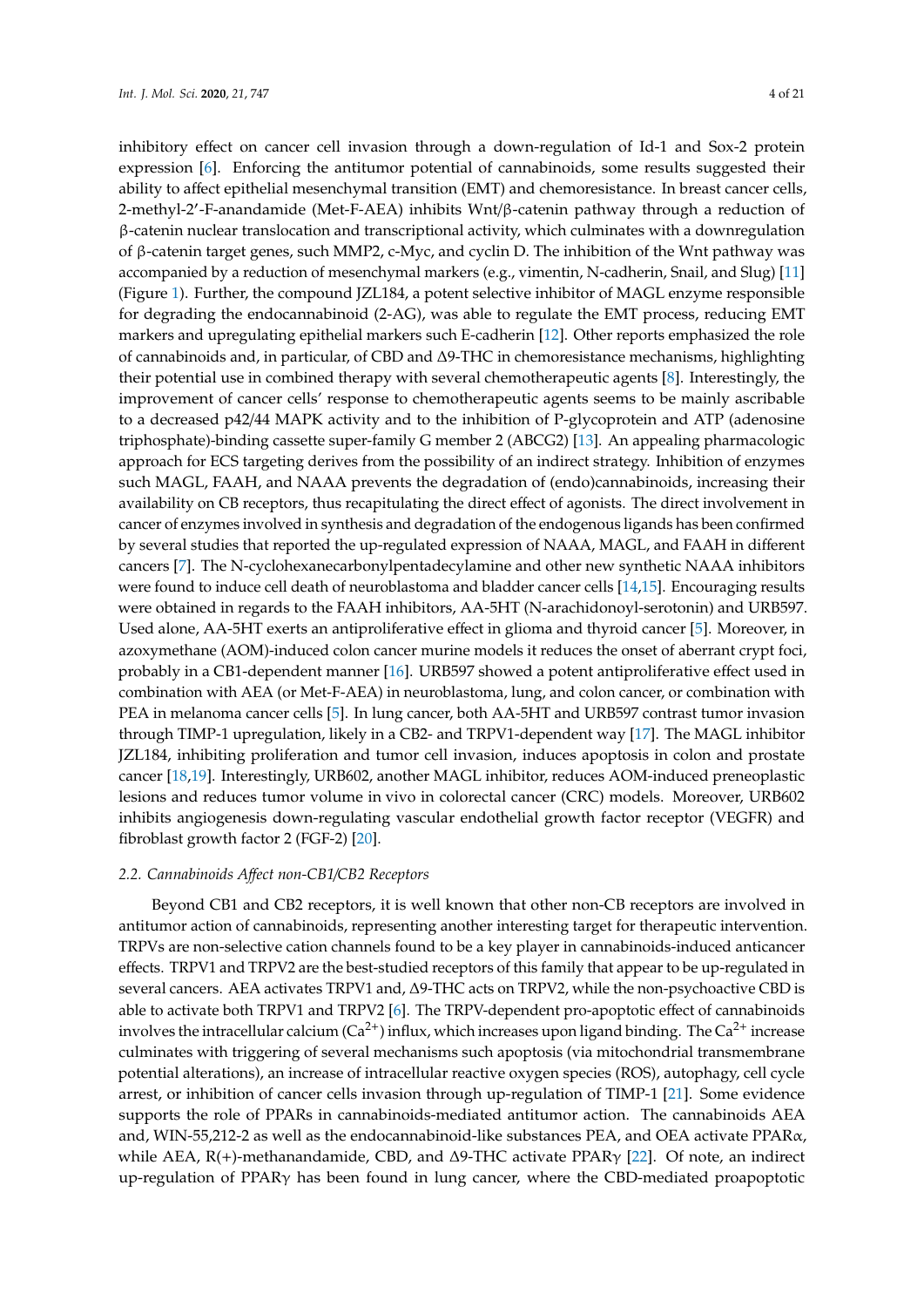and antiproliferative effect occurs via the up-regulation of Cox2 and prostaglandins production, with consequent PPARγ nuclear translocation [\[23\]](#page-14-21). Despite the poor sequence similarity with CB receptors, GPR55 has been found as a putative cannabinoid receptor. The endogenous ligand of GPR55 is the phospholipid lysophosphatidylinositol (LPI), but it can be activated by AEA, 2-AG, virodhamine, and PEA. On the other hand, it was reported that both CBD and the synthetic SR141716 (rimonabant) play the role of GPR55 antagonists [\[8,](#page-14-6)[24,](#page-14-22)[25\]](#page-15-0). LPI/GPR55 axis creates an autocrine loop, in which LPI-mediated stimulation of GPR55 activates the pro-tumorigenic Akt and extracellular receptor kinase (ERK) pathways. Thus, pharmacological blockade of GPR55 mediated by ligands such as CBD and SR141716 translates in antiproliferative effects [\[25](#page-15-0)[,26\]](#page-15-1). Attractive evidence derives from the ability of GPR55 and other receptors to dimerize. Recently, heteromers with cannabinoids receptors emerge as potential targets in cancers. Generally, heteromerization of receptors produces a modification in ligand binding and affinity that sometimes produces a characteristic response, likely disease specific [\[24\]](#page-14-22). Among others, the CB2 receptor- GPR55 heteromers were found to be involved in cancer cell fate of different cancers, such as breast cancer, where its targeting reduces tumor growth [\[27\]](#page-15-2). Moreover, these heteromers seem to be involved in cancer-related processes, being over-expressed in bones and hematopoietic cells. In breast and prostate cancer cells, C-X-C chemokine receptor type 4 (CXCR4)-CB2 receptor heteromers regulate proliferation, adhesion, and invasion, thus metastatic potential. In this case, cannabinoids agonists of the CB2 receptor inhibit the effect of CXCR4 agonist, thus indirectly affect invasion [\[28](#page-15-3)[,29\]](#page-15-4). In breast cancer, both CB2 receptor and human V-Erb-B2 avian erythroblastic leukemia viral oncogene homolog 2 (HER2) were up-regulated, constituting an indisputable hallmark of cancer. The finding of HER2-CB2 receptor heteromers suggested that dual targeting of both receptors in HER2+ breast cancer produces a synergistic antitumor effect [\[30\]](#page-15-5).

#### **3. Gastrointestinal Cancers**

The ECS, creating a regulatory network, is involved in both physiological and pathophysiological processes of the gastrointestinal (GI) tract. Here CB1 and CB2 receptors have been detected in the enteric nervous system and epithelial cells [\[31\]](#page-15-6).

In colorectal cancer (CRC) the expression of ECS components has been found increased and associated with poor prognosis and advanced stage of disease [\[32\]](#page-15-7). Recently, it has been reported that the AEA and 2-AG levels, as well as the expression of AEA-synthetizing enzymes and degrading enzymes, has been founded to be higher in CRC than in normal mucosa [\[33,](#page-15-8)[34\]](#page-15-9). To the contrary, the down-regulating CB1 receptor expression observed in colon cancer tissues compared to normal mucosa [\[35](#page-15-10)[,36\]](#page-15-11) might be due to the epigenetic mechanism of DNA hypermethylation at CpG islands around the transcription start site of receptor gene (*CNR1*) [\[37\]](#page-15-12). The knockout of CB1 receptor in Apc<sup>Min/+</sup> mice accelerated intestinal adenoma growth, suggesting a tumor suppressive role of CB1 [\[36](#page-15-11)[,37\]](#page-15-12). In these models, CB1 was up-regulated in inflamed non-tumor tissue and down-regulated in tumor lesions, while GPR55 was found to be regulated exactly in an inverse manner, acting oppositely to CB1. Indeed, GPR55−/<sup>−</sup> mice exhibited an alteration of leucocyte population in the tumor microenvironment and, concomitantly, a reduced expression of pro-tumorigenic factors (e.g., cyclooxygenase 2 (COX-2), signal transducer and activator of transcription 3 (STAT3), and proliferating cell nuclear antigen (PCNA) [\[36\]](#page-15-11). In other studies, CB1 up-regulation was associated with a shorter survival time of CRC patients with stage II microsatellite-stable [\[32\]](#page-15-7) or stage IV tumors [\[38\]](#page-15-13); whereas, CB2 receptor up-regulation in CRC tissue was correlated to higher proliferation levels and lymph node involvement, suggesting that also its expression could be a negative prognostic factor [\[34\]](#page-15-9). Conversely, in hepatocarcinoma high levels of both receptors have been associated with better disease-free survival rates [\[39,](#page-15-14)[40\]](#page-15-15). Despite the reported evidence, the altered expression of CB receptors in several GI cancers is not strictly related to a straightforward cause and effect and must be further investigated. However, cannabinoids' action in GI cancers has been demonstrated in vitro and in vivo, indicating their antiproliferative, proapoptotic, and antimetastatic properties [\[41\]](#page-15-16). Of note, it has been demonstrated that endogenous cannabinoid agonists, such as AEA ( $0.5-5 \mu M$ ) and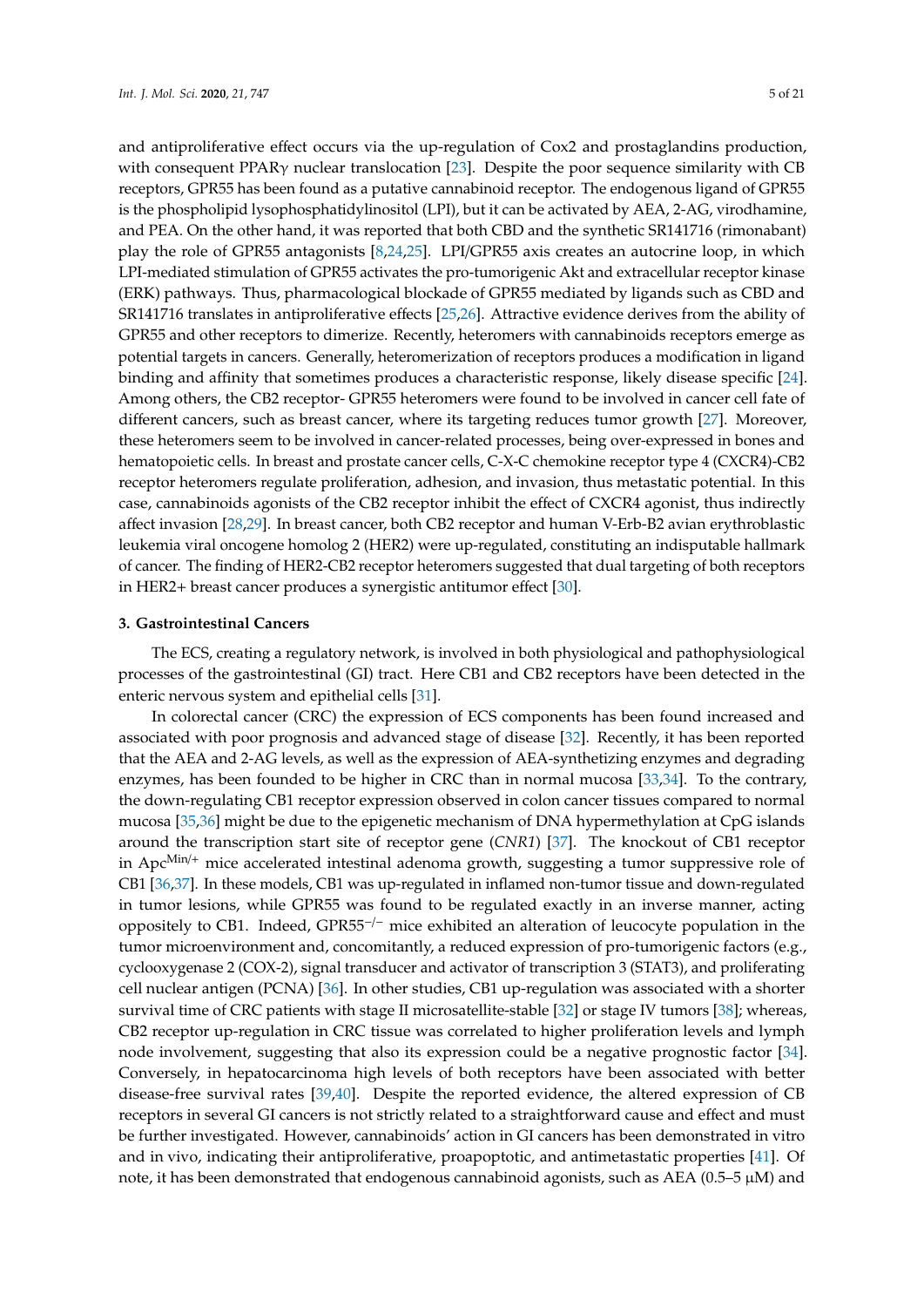its metabolic-stable analogous, Meth-AEA  $(0.5-5 \mu M)$ , diminished the volume and the density of gastric carcinomas cells, inducing apoptosis and necrosis, respectively [\[42\]](#page-15-17). The endocannabinoid AEA (10 µM) reduced the growth of cholangiocarcinoma in vivo model, upregulating Wnt5a expression with subsequent activation of receptor tyrosine kinase-like orphan receptor 2 (Ror2) and c-Jun N-terminal kinase JNK [\[43\]](#page-16-0). The growth-suppressing effects of AEA (10−<sup>9</sup> to 10−<sup>5</sup> M) involved GPR55 activation and subsequent translocation of Fas death receptor into the lipid raft structures [\[44\]](#page-16-1). Also, AEA  $(10 \mu M)$  downregulated the expression of angiogenic factors, vascular endothelial growth factor-C (VEGF-C), vascular endothelial growth factor –receptor 2 (VEGF-R2), and vascular endothelial growth factor-receptor 3VEGF-R3 in tumors [\[43\]](#page-16-0). We previously showed that the increase of AEA availability obtained either exogenously by the administration of Met-F-AEA (10  $\mu$ M) or endogenously by selective FAAH inhibition with URB597 (0.1  $\mu$ M) induced the CB1 expression and reduced the proliferation of CRC cell lines. On the other hand, the selective CB1 antagonist AM-251 at concentration of 3  $\mu$ M reverted the Met-F-AEA antiproliferative effect, suggesting that the cell growth inhibition could be due to CB1 activation. Results demonstrated that the control on CRC cell line proliferation was mediated by increased expression of CB1 receptor through transcriptional activation of the *CNR1* promoter. Furthermore, *CNR1* gene behaves as a typical steroid-regulated target, suggesting a fine link between the endocannabinoid system and steroids in CRC [\[45\]](#page-16-2). Interestingly, pyrrolo-1,5-benzoxazepine-15 (PBOX-15) (from 0.001 to 5  $\mu$ M), a synthetic inhibitor of FAAH, demonstrated a strong antiproliferative and proapoptotic effect in CRC cell lines. Moreover, it was observed that nanomolar concentration of PBOX-15 increased the anticancer action of 5-fluouracil (5-FU) [\[46\]](#page-16-3).

In the gastric cell line, SGC-7901, the natural compound CBD, at the concentrations ranging from 10 µg/mL to 40 µg/mL, induced G0/G1 cell cycle arrest by decreasing the expression of cyclin-dependent kinase 2/ cyclin E (CDK2/cyclin E) and upregulating ataxia telangiectasia mutated (ATM) levels, thus activating the mitochondrial-dependent apoptotic pathway [\[47\]](#page-16-4). Kargl et al. provided evidence that the GPR55-lysophosphatidylinositol axis is crucial in CRC progression. They found that CBD (2.5 µM), antagonizing GPR55, was able to reduce adhesion and migration of HCT116 to a HUVEC cell monolayer in vitro and liver metastases in vivo [\[48\]](#page-16-5). At noncytotoxic concentrations, CBD  $(10 \mu M)$  exerts antiproliferative effects in CRC models through multiple mechanisms. In vitro studies suggested that CBD protected DNA from oxidative damage, increased endocannabinoid levels, and reduced cell proliferation through different mechanisms, involving CB1, TRPV1, and PPARγ [\[49\]](#page-16-6). The chemopreventive effect of CBD was also verified in vivo, in experimental models of chemically induced colon carcinogenesis. More specifically, CBD, at the dose of 1 mg/kg, reduced aberrant crypt foci (ACF) formation and the number of polyps and tumors in azoxymethane (AOM)-treated mice. The authors found that CBD counteracted AOM-induced upregulation of the phosphorylated form of Akt protein [\[49\]](#page-16-6). More recently, the pro-apoptotic effect of CBD in CRC cells has been ascribable to the excessive ROS production by mitochondria, ER stress induction, and Noxa activation [\[50\]](#page-16-7). Additionally, CBD (1 mg/kg) effect has been investigated in a murine model of CT26 cell line-induced colon cancer. Results showed that anti-angiogenetic and antimetastatic effects of CBD were associated with VEGF downregulation. Moreover, CBD reduced interleukin 6 (IL-6) and interleukin 8 (IL-8) serum levels of the treated group with respect to control group [\[51\]](#page-16-8). Greenhough et al. demonstrated that Δ9-THC (2.5 μM), via CB1 activation, induced apoptosis through inhibition of phosphoinositide 3-kinases-Akt (PI3K-Akt) survival cascade in colorectal cancer cells [\[52\]](#page-16-9). ∆9-THC (8 µM) and JWH-015 (8 µM) (synthetic CB2 agonist) diminished ascites' development in an orthotopic model of hepatocellular carcinoma (HCC) and also reduced the growth of HepG2 and HuH-7-derived tumor xenografts. The two cannabinoids, through CB2 activation, subsequent Akt/mTORC inhibition, and AMPK activation, triggered autophagy stimulation that led to HCC apoptosis [\[53\]](#page-16-10).

In a recent study about 10 compounds were selected from a synthetic cannabinoid library for their ability to reduce viability of several CRC cell lines characterized by different expression of mRNA levels of CB1, GPR55, and TRPV1 receptors. They showed that seven of the 10 selected compounds were selective for CRC cells but were unable to reduce the viability of HEK 293 or CCD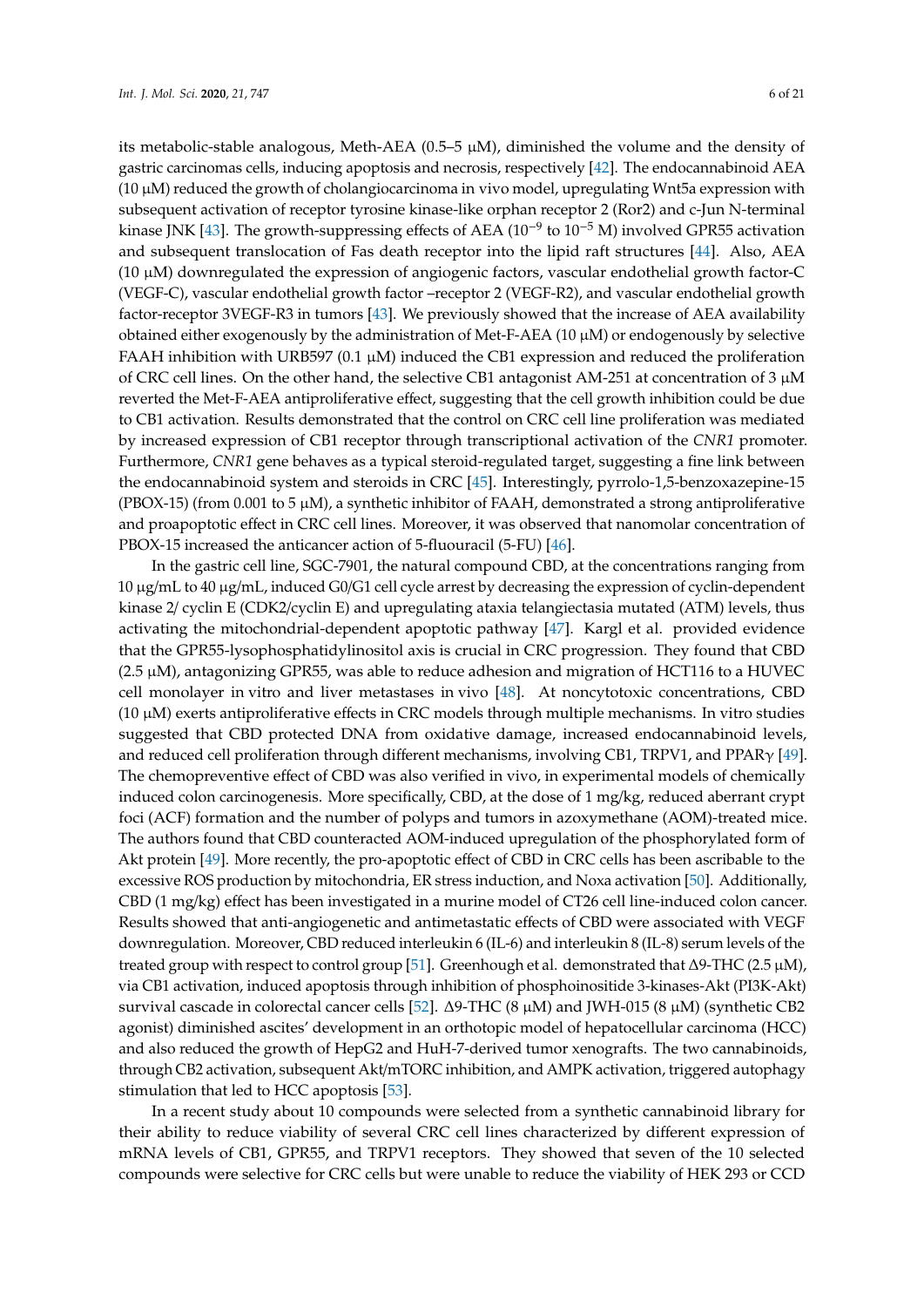841 CoTr cells. Interestingly, treatment with ∆9-THC (10 µM) or CBD (10 µM) was either ineffective or much less potent and only partially efficacious. Moreover, treatment with CB1, CB2, GPR55, and/or TRPV1 antagonists (alone or in combination) failed to block the activity of the most potent identified compounds, suggesting that its action is independent of the activation of canonical receptors [\[54\]](#page-16-11).

Our research group investigated the effect of rimonabant (SR141716), a CB1 receptor antagonist/inverse agonist, on colorectal carcinogenesis. Results showed that, starting from 2.5  $\mu$ M, rimonabant inhibited CRC cell growth-inducing G2/M cell cycle arrest and mitotic catastrophe and decreased the number of ACF containing four or more crypts in AOM-treated mice [\[55\]](#page-16-12). We recently clarified that, in CRC, rimonabant exerts its anti-tumor action through Wnt/β-catenin canonical pathway inhibition, both in vitro and in vivo. We found that rimonabant (10 μM) acts on the β-catenin pathway, inhibiting transcriptional activity on T-cell factor/lymphoid enhancer factor (TCF/LEF) responsive elements and promoting its degradation and nuclear translocation. Noteworthy, we identified the β-catenin transcriptional co-activator, p300/KAT3B, as a direct target of rimonabant [\[56\]](#page-16-13).

In subsequent work, we demonstrated that rimonabant-mediated inhibition of Wnt/β-catenin pathway impacts on chemoresistance and cancer stemness. In CRC, rimonabant strongly synergizes with 5-FU and, interestingly, in primary colon cancer stem cells it reduces CD133+/CD44+ population and spheroids' formation. Of note, rimonabant did not show toxicity in 3D cultures of human healthy colon organoids [\[57\]](#page-16-14). Moreover, the combined synergic effect of rimonabant and oxaliplatin was able to block the proliferation of CRC cell lines [\[58\]](#page-16-15). The cannabinoid agonist WIN-55,212-2 (1–10  $\mu$ M) inhibited the proliferation and induced apoptosis of both 5-FU-sensitive and -resistant human gastric cancer cells [\[59,](#page-16-16)[60\]](#page-16-17). WIN-55,212-2 treatment was able to inhibit AKT activation, implicated in survival and migration, as well as downregulate Matrix metalloproteinases-2 (MMP-2) and VEGF-A expression, two extracellular factors involved in tumor invasiveness processes [\[59\]](#page-16-16). Taken together, this emerging evidence indicates that targeting the ECS could be an advantageous strategy to treat GI cancers.

## **4. Lung Cancer**

Early studies evidenced the effects of *Cannabis* exposure on pulmonary functions and health. Although marijuana smoking might be responsible for lung epithelium hyperplasia and cellular disorganization [\[61\]](#page-17-0), some cannabinoid compounds exhibited antitumorigenic properties. In the lung, both CB1 and CB2 receptors were expressed on structural cells and most leukocytes [\[62\]](#page-17-1). Human lung-resident macrophages constitutively express higher CB2 than CB1 at mRNA and protein levels, a pattern observed also in monocyte-derived macrophages despite the different functional activation of the receptors between tissue- and blood-derived macrophages [\[63\]](#page-17-2). Preet et al. first compared CB1/CB2 levels of non-small cell lung cancers (NSCLCs) to their normal counterparts, showing that lung carcinomas, like other malignancies, overexpress the receptors with CB1 found in the 24% (7 of 29) of cases and CB2 in the 55% (16 of 29) [\[64\]](#page-17-3). The first evidence of cannabinoids' antiproliferative properties comes from Munson et al. who reported that both ∆9-THC, the major psychoactive *Cannabis* constituent, and cannabinol (CBN) retarded Lewis lung adenocarcinoma cell growth of primary cell culture and in the murine model after oral administration [\[65\]](#page-17-4). Among the cannabinoids, CBD has a low affinity for cannabinoid receptors and elicits its effects independently of them. In lung cancers, CBD acts up-regulating PPARγ levels directly and indirectly by increasing prostaglandin levels, which leads to a nuclear PPARγ accumulation and subsequent induction of apoptosis [\[5\]](#page-14-3). Despite the anandamide analog, Met-F-AEA did not show significant antitumorigenic effects when used alone in NSCLC in vitro and in vivo. Together with FAAH inhibitor URB597 it was effective in inhibiting epidermal growth factor receptor (EGFR) phosphorylation and its downstream signal transduction pathways. Met-F-AEA (10  $\mu$ M) in combination with URB597 (0.2  $\mu$ M) caused G0/G1 cell cycle arrest mediated apoptosis, which is shown by a reduction in the G1/S phase checkpoint markers cyclin D1 and cyclin-dependent kinase 4 (CDK4) and apoptotic markers caspase-9 and poly (ADP-ribose) polymerase (PARP) [\[66\]](#page-17-5). The ∆9-THC, at 10 µM, showed anti-metastatic activities in A549 and SW-1573, NSCLC cell lines expressing CB1 and CB2. The ∆9-THC was able to attenuate the EGF-induced morphological changes related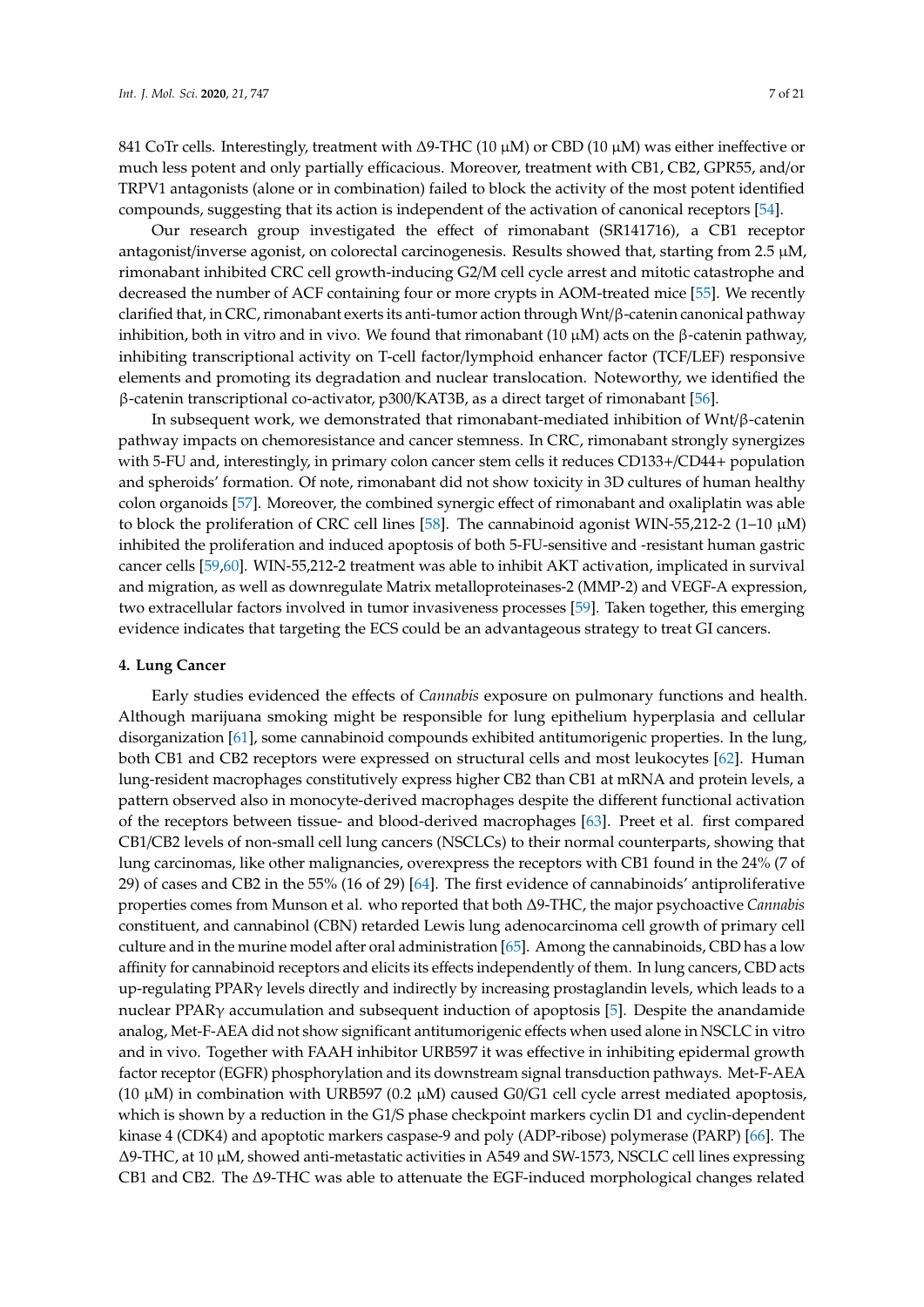to the migratory phenotype causing a decrease in cell motility and invasion in vitro. Furthermore, ∆9-THC inhibited in vivo tumor cell proliferation and vascularization. The observed effects were attributed to the reduction of signaling molecules, like FAK, ERK1/2, and Akt, involved in extracellular matrix (ECM) remodeling and cell survival [\[67\]](#page-17-6). CBD also revealed a potent anti-metastatic activity against lung cancer. Indeed, at very low concentrations  $(3 \mu M)$ , CBD induced intracellular adhesion molecule 1 (ICAM-1) and TIMP1 levels, decreasing cellular migration [\[12\]](#page-14-10) and increasing cancer cell lysis [\[68\]](#page-17-7). The mechanism has been associated with p38 and p42/44 MAPK phosphorylation as a direct consequence of CB1/CB2 activation [\[69\]](#page-17-8). In A549 cells, CBD treatment (1  $\mu$ M) was also accompanied by the downregulation of the plasminogen activator inhibitor PAI-1, another important factor modulating lung cancer cell spreading. Therefore, PAI-1 overexpression or silencing in A549 led to a concentration-dependent up- and downregulation of invasiveness, respectively. The authors addressed a causal link between the CBD effects and PA1 secretion, demonstrating that treatment of A549 cells with recombinant PAI-1, at non-pro-invasive concentrations (0.01–0.1 ng/mL), reversed the anti-invasive effect of cannabidiol. The in vitro observations about the anti-metastatic activity of CBD was further confirmed in A549 xenografts that received 5 mg/kg cannabidiol intraperitoneally for 3 weeks [\[70\]](#page-17-9). In in vitro adenocarcinoma models, the FAAH inhibition mediated by URB597 enforced the Met-F-AEA effect in reducing migratory structures, like actin stress fibers and focal adhesions. Concomitantly, the URB597-Met-F-AEA combination reduced MMP2 and MMP9 secretion conferring invasion in xenograft tumors, thus confirming the in vitro findings [\[66\]](#page-17-5). More recently, Winkler et al. investigated the impact of two FAAH inhibitors (URB597, AA-5HT) and four FAAH substrates (AEA, 2-AG, OEA, PEA) on lung cancer cells spreading. FAAH inhibitors were shown to confer anti-invasive effects via the up-regulation of the matrix metalloproteinase inhibitor TIMP-1 and FAAH substrates mimicked the anti-invasive action of FAAH inhibitors, in agreement with previous evidence [\[17\]](#page-14-15). Similar results were obtained with the synthetic cannabinoids JWH-015 and WIN-55,212-2, CB2 and CB1/CB2 agonists, respectively, that from 0.1 to 2  $\mu$ M significantly inhibited EGF- or serum-induced proliferation and were also able to confer rounded cellular shape, thus inhibiting migration and invasion of NSCLC cell lines and tumor growth and dissemination in murine models. The observed effects were reverted by CB1/CB2 antagonist, thus indicating a direct role of the endocannabinoid receptors in lung cancer progression [\[64\]](#page-17-3). Ravi et al. showed that JWH-015 may act on the tumor microenvironment influencing the crosstalk between the cancer cell and the host cell. In the epithelial cell line A549, JWH-015 reverted the mesenchymal character induced by EGF stimulation and, vice versa, in mesenchymal cell line CALU1 it up-regulates epithelial markers. Furthermore, JWH-015, through CB2 activation, blocked factors' secretion by M2 tumor-associated macrophages co-cultured with lung adenocarcinoma cells A549 and inhibited their recruitment in vivo at the tumor site, thus attenuating the epithelial to mesenchymal transition [\[71\]](#page-17-10). Ramer et al. evaluated the impact of some cannabinoids on tumor-to-endothelial cell communication, playing a role in the angiogenic process. They observed that CBD, ∆9-THC, and Met-AEA or JWH-133, a CB2 agonist, decreased the migration and the sprout formation of HUVECs suspended in conditioned media of A549 lung cancer cells. Collectively, their data suggested that cannabinoids, through the activation of CB1 and CB2 receptors as well as TRPV1, increased the TIMP-1 release from lung cancer cells via activation and subsequent induction of intercellular adhesion molecule 1 (ICAM-1) expression, thereby altering the cancer cell microenvironment and suppressing the angiogenic potential of endothelial cells [\[70\]](#page-17-9). Moreover, the synthetic agonists, Arachidonyl-2'-chloroethylamide (ACEA) and JWH-133, were found to notably inhibit the release of angiogenic and lymphangiogenic factors, such as VEGF-A, VEGF-C, and angiopoietins, by human lung-resident macrophages and to modestly affect the secretion of the pro-inflammatory cytokine IL-6 [\[63\]](#page-17-2).

## **5. Breast and Prostate Cancers**

The effects of CBs may slow down tumor progression in breast cancer via G-protein coupled CB-receptors (CB-Rs), CB1-R and CB2-R. In breast cancer cell lines CB2 receptors are expressed at high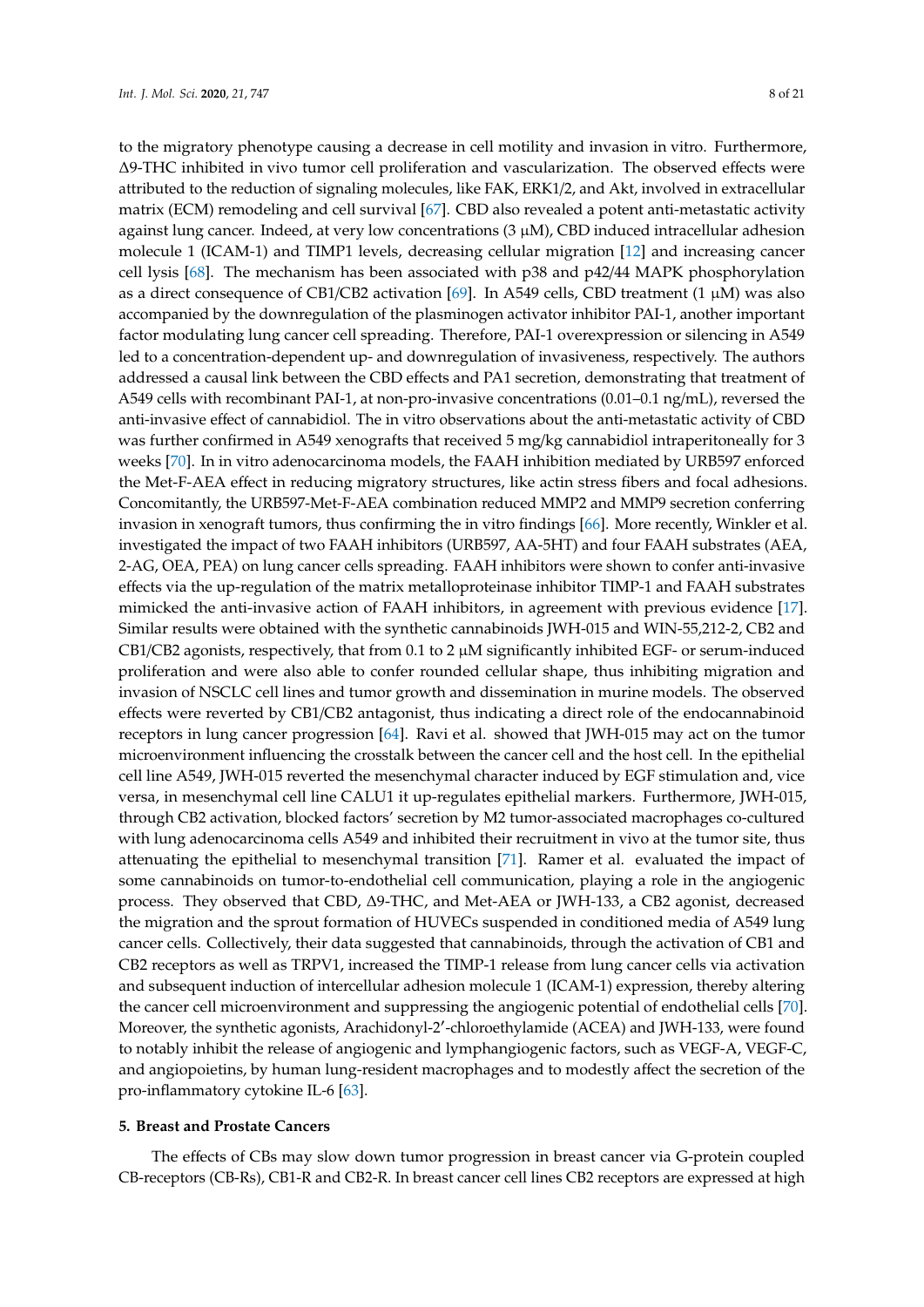levels with respect to the levels of CB1 receptors [\[72,](#page-17-11)[73\]](#page-17-12). Moreover, CB2-R expression in breast cancer correlates with the tumor aggressiveness. Estrogen and/or progesterone receptor-negative tumors, more aggressive than tumors expressing steroid–hormone receptors, express higher levels of CB2-R and usually have a better prognosis [\[74\]](#page-17-13). Breast cancer cell lines, such as estrogen receptor ER-positive cell lines (MCF-7, ZR-75-1, and T47D), and ER-negative cell lines (MDA-MB-231, MDA-MB-468, and SK-BR3), are sensitive to the antiproliferative effects of CBD. This phytocannabinoid, at concentration ranging from 8.2  $\pm$  0.3 µM to 10.6  $\pm$  1.8 µM, inhibits the breast cancer cell proliferation through various mechanisms: (1) Blocks of cell cycle at the G1/S phase via CB1 and at the G2/M phase via CB2 activation, (2) induction of apoptosis by activation of the transcription factor jun-D, and (3) inhibition of AKT and increase of ROS generation [\[74\]](#page-17-13). It also induces autophagic death by increasing of endoplasmic reticulum stress, followed by the accumulation of microtubule-associated protein 1 light chain 3, (LC3-II) [\[75\]](#page-17-14). In HER2-overexpressing breast cancer cells, CBD arrested cancer cell proliferation in vitro and in vivo by inhibiting Akt and ERK signaling [\[74\]](#page-17-13). Furthermore, CBD restrict epidermal growth factor (EGF)-induced tumorigenic properties by inhibiting EGFR, Akt, ERK, and NF-κB signaling pathways as well as matrix metalloproteinase 2 and 9 in human breast cancer cells [\[76\]](#page-17-15). Additionally, CBD modulated the breast tumor microenvironment through a decrease of the cytokines production, as chemokine (C-C motif) ligand 3 (CCL3) and granulocyte-macrophage colony-stimulating factor (GM-CSF), which determined a reduction of the recruitment of total macrophages and an M2 macrophages polarization into the primary and secondary tumor sites, encouraging the tumor progression and metastasis to distant organs [\[76\]](#page-17-15). In advanced stages of breast cancer, CBD (1.5 µmol/L) reduced metastasis through down-regulation of the transcriptional regulator Id1, which plays a critical role in mediating breast cancer tumorigenicity [\[77\]](#page-17-16). In addition, CBD significantly increased activation of the transient receptor potential vanilloid type-2 (TRPV2), which allowed the uptake of doxorubicin (DOX) and apoptosis in triple-negative breast cancer cells (TNBC cells). Studies in vivo have shown that the combination of CBD and DOX significantly reduced the weight of TNBC tumors compared to those treated with CBD or DOX alone [\[78\]](#page-17-17). The metabolically stable analog of anandamide, Met-F-AEA  $(10 \mu M)$ , was reported to inhibit the proliferation of the estrogen receptor-negative-MDA-MB-231 breast cancer cells, inducing an S phase cell cycle arrest correlated with DNA damage and Chk1 activation [\[79\]](#page-17-18). Anandamide inhibited also 3-hydroxy-3-methyl-glutaryl-coenzyme A reductase (HMG-CoA reductase) activity, thus affecting the pattern of expression of oncogenic prenylated proteins involved in the proliferation and metastatic potential of breast cancer cells, such as Ras and RhoA [\[80\]](#page-18-0). Indeed, anandamide reduced the invasiveness of highly metastatic MDA-MB-231 cells, inhibiting their migration through the RhoA signaling pathway, and inhibited cell migration via CB1 activation by affecting FAK/SRC/RhoA pathway [\[81\]](#page-18-1). The efficacy of 2-methyl-2'-F-anandamide (Met-F-AEA),has been maintained in the in vivo setting since it was able to reduce the number and dimension of metastatic nodes in a mouse model of metastatic spreading [\[81\]](#page-18-1). More, other synthetic cannabinoids, such as ACEA (at a concentration ranging from 50 nM to 200 nM) and AM251 (at a concentration ranging 10 to 40 nM) affected the invasive potential of breast cancer stem cells. Indeed, while ACEA, a selective CB1 agonist, decreased the invasive potential of breast cancer stem cells, AM251, a selective CB1 antagonist, promoted invasion, indicating that CB1 receptors are involved in the regulation of stem cell properties [\[82\]](#page-18-2). More, cannabinoids showed anti-angiogenic effects in breast cancer, decreasing or inhibiting the synthesis of pro-angiogenic factors such as VEGF. The ∆9-THC has shown to be harmful for tumor vascularization, reducing the number of blood vessels [\[83\]](#page-18-3). Lastly, Blasco-Benito et al. observed that HER2 interacts with CB2 receptors in breast cancer cells and the expression of these heteromers correlates with poor patient prognosis. The cannabinoid ∆9-THC disrupted HER2–CB2R complexes by selectively binding to CB2R, which led to the inactivation and degradation of HER2 through disruption of HER2–HER2 homodimers promoting antitumoral responses both in vitro and in vivo, which may constitute a new strategy to treat HER2+ breast tumors [\[84\]](#page-18-4).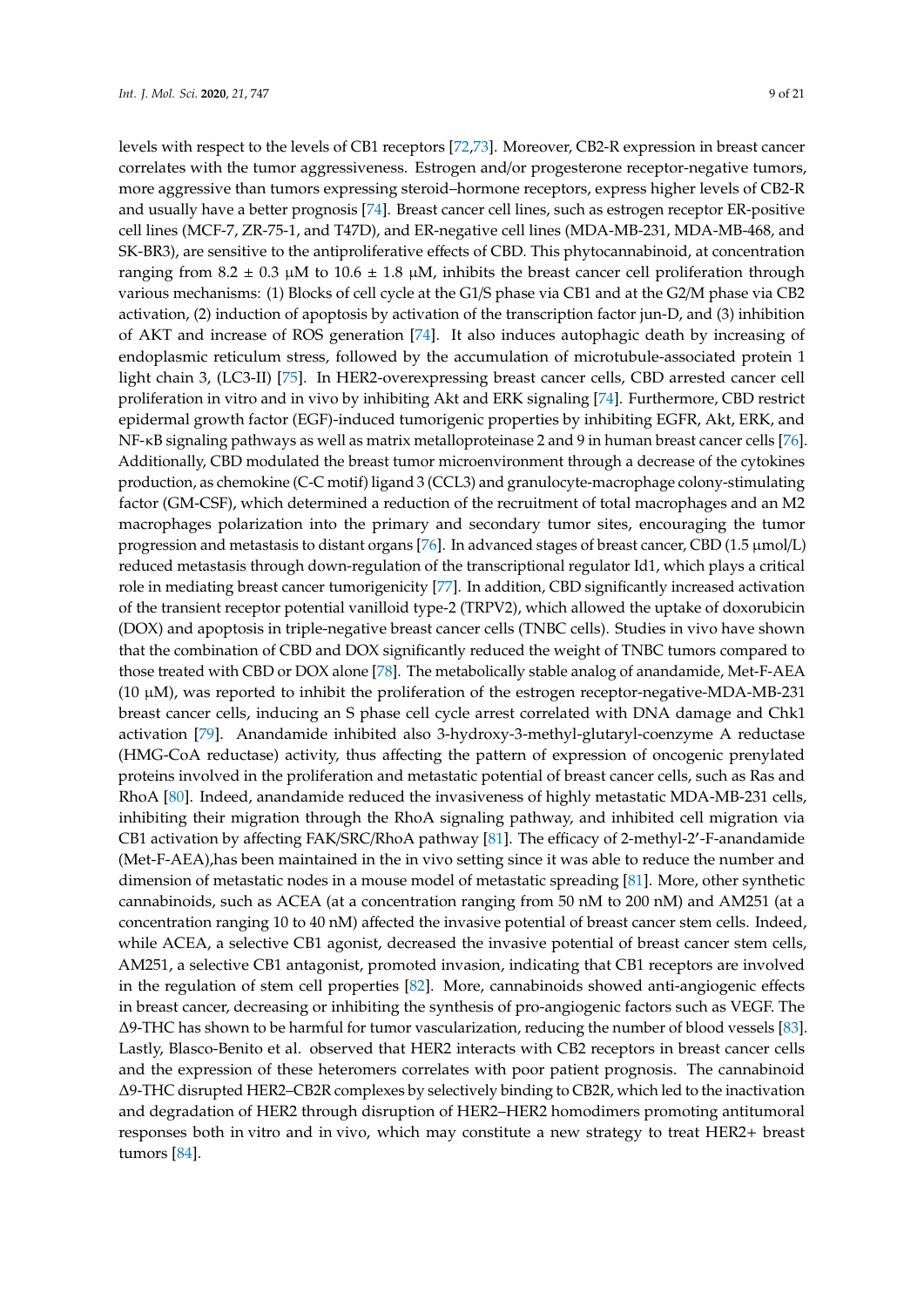Natural and synthetic cannabinoids have been shown to inhibit cell growth in culture and experimental animal models of prostate cancer. Numerous observations have highlighted the ability of cannabinoids to inhibit prostate cancer cells' viability/proliferation, as well as invasion and metastasis. Sarfaraz S. et al. showed that CB1 and CB2 are higher in human prostate cancer cells LNCaP and DU145 and PC3 cancer cells than in normal cells. Importantly, they also observed that WIN-55,212-2 treatment (CB1/CB2 agonist), at final concentrations of 1.0, 2.5, 5.0, 7.5, and 10.0 moL/L, inhibited cell growth of androgen-responsive LNCaP cells with a concomitant induction of apoptosis results in a dose- and time-dependent manner. In addition, WIN-55,212-2 treatment decreased protein and mRNA expression of androgen receptor and prostate-specific antigen (PSA) and protein expression of proliferating cell nuclear antigen (PCNA), and VEGF [\[85\]](#page-18-5). Anandamide (at 2  $\mu$ M) induced a decrease of EGFR levels on LNCaP, DU145, and PC3 prostatic cancer cells via cannabinoid CB1 receptor subtype, causing an inhibition of the EGF-stimulated growth of these cells and apoptosis and/or necrosis [\[86\]](#page-18-6). Endogenous 2-AG (1 µmoL/L) inhibited the invasive ability of androgen-independent prostate cancer cells as PC3, DU-145, and LNCaP cells by a mechanism involving the CB1 receptor and through the inactivation of protein kinase A [\[87](#page-18-7)[,88\]](#page-18-8). Morell et al. reported that the cannabinoid WIN-55,212-2 prevents neuroendocrine (NE) differentiation of LNCaP prostate cancer cells by inhibition of PI3K/Akt/mTOR activation and stimulation of AMPK [\[89\]](#page-18-9). Endocannabinoids, such as AEA, 2-AG, and methanandamide at final concentrations of 2.5, 5.0, and 10.0  $\mu$ M, can impair the growth of prostate cancer cells through activation of apoptotic mechanisms, increase the levels of active caspase-3, and decrease the expression levels of Bcl-2. Furthermore, these effects are mediated by the modulation of the ERK and AKT signaling pathways [\[90\]](#page-18-10). CBD (at 0.5–7  $\mu$ ]/mL) inhibits the spheroid formation and dow-nregulates CB1 and CB2 receptors, VEGF, PSA, and pro-inflammatory cytokines IL-6/IL-8 in LNCaP prostate cancer stem cells [\[91\]](#page-18-11). In vivo, CBD-enriched cannabis extract (1–100 mg/kg−<sup>1</sup> ) reduced tumor size in LNCaP-xenografted mice and enhanced the anticancer effect of bicalutamide (50 mg/kg<sup>-1</sup>), but not of docetaxel (5 mg/kg<sup>-1</sup>), while in DU-145 xenografts CBD was inactive alone but able to potentiate the effect of docetaxel [\[92\]](#page-18-12). Lastly, Chung et al. found that high CB1 receptors' immunoreactivity is associated with a more severe form of the cancer at diagnosis and a poorer outcome [\[93\]](#page-18-13).

### **6. Pancreatic and Thyroid Cancers**

The antitumor properties of cannabinoids have been shown also in pancreatic cancers. Indeed, the presence of CB1 and CB2 receptors has been demonstrated in exocrine and endocrine pancreatic tissue and it is suggested that the ECS plays an important role in the regulation of pancreatic secretion [\[94–](#page-18-14)[98\]](#page-18-15). In human islets of Langerhans, CB1 is densely located in glucagon-secreting alpha cells and less in insulin-secreting beta cells. CB2 is largely expressed in somatostatin-secreting delta cells but absent in alpha and beta cells [\[94\]](#page-18-14). In the rat, the expression of CB1 and CB2 has been demonstrated in pancreatic lobules (with a higher expression of CB1 compared to CB2) and pancreatic acini [\[98\]](#page-18-15). It was shown that CB1 and CB2 are overexpressed in human pancreatic tumor cell lines and biopsies and that cannabinoids selectively reduce the pancreatic cancer cell growth, both in vitro and in vivo, compared to pancreatic nontransformed cells [\[99\]](#page-19-0).

Studies conducted on MiaPaCa2 and Panc1 human pancreatic cancer cell lines showed that ∆9-THC (2µM for MiaPaCa2 and 2.75 µM for Panc1) induced caspase-3 activation, characteristic of apoptotic cell death. In these pancreatic cancer cell models, ∆9-THC administration stimulated the de novo synthesis of ceramide that, in turn, led to the up-regulation of stress-regulated protein p8, increasing the cell apoptotic rate. The up-regulation of endoplasmic reticulum stress-related *atf-4* and *trb3* genes suggests their products as potential mediators of p8-dependent apoptotic effects. The ∆9-THC cytotoxic effects are prevented: (1) By blockade of the CB2 (but not of CB1) cannabinoid receptor, (2) pharmacologic inhibition of de novo ceramide synthesis, and (3) silencing of *p8* gene. These antitumor effects of CBs were confirmed also in tumor xenografts and orthotopic mice models. Moreover, in tumor orthotopic mice, the administration of the synthetic cannabinoid agonist WIN-55,212-2 (1.5 mg/Kg for 2 days,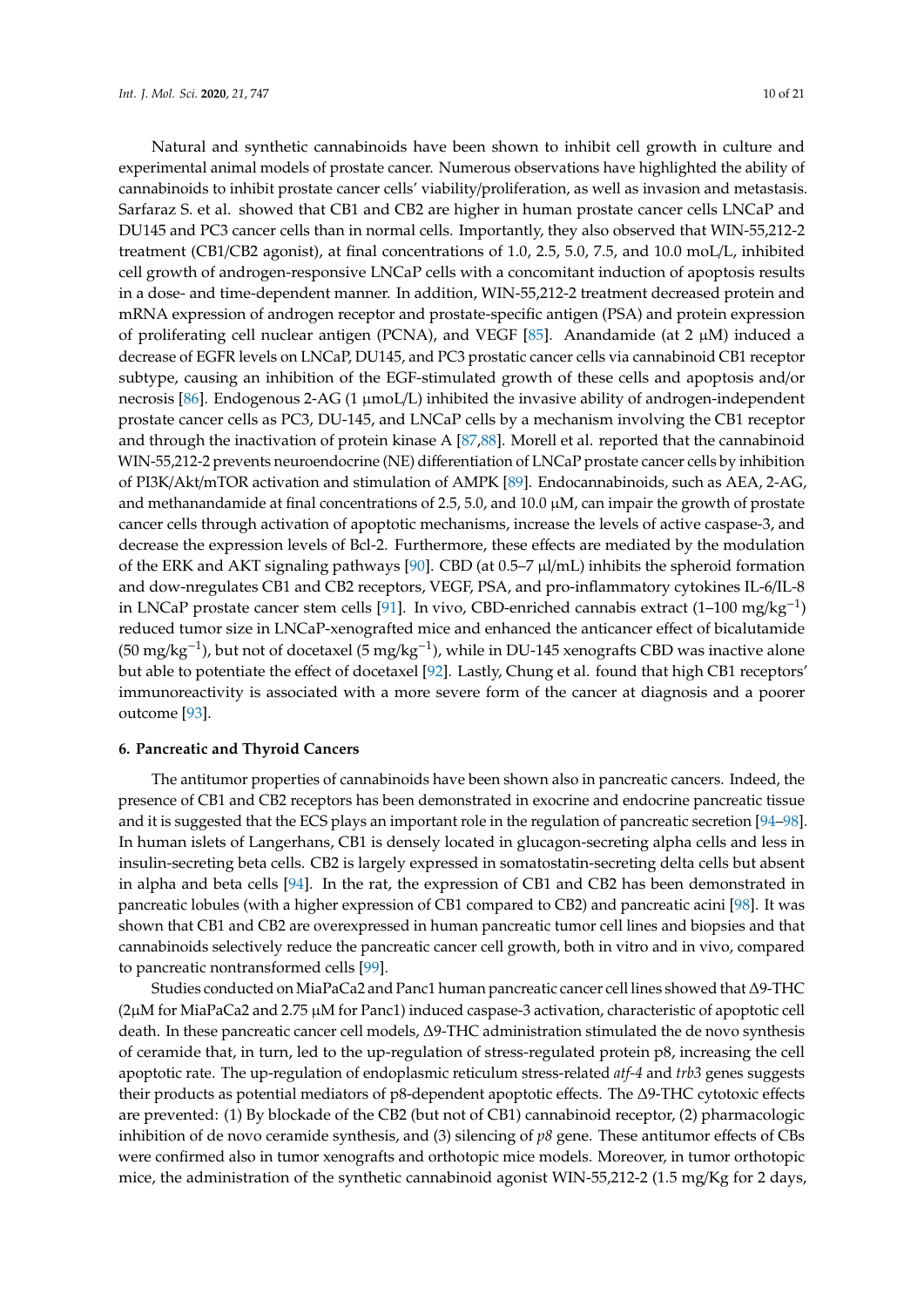2.25mg/Kg for 2 additional days, 3 mg/Kg for 10 additional days) reduced the growth and the spreading of pancreatic tumor cells [\[99\]](#page-19-0).

It was also shown that the synthetic cannabinoids arachidonylcyclopropylamide (ACPA)  $(200\mu)$ and GW405833 (GW) (200 µM), binding CB1 or CB2, respectively, induced ROS-mediated autophagy in Panc1 cell line. The oxidative stress in cannabinoid-treated Panc1 cells, increasing the AMP/ATP ratio, promoted the activation of AMPK, leading to the inhibition of energetic metabolism and autophagy. Indeed, after ACPA or GW treatment there was a general inhibition of glycolysis via decreasing of the key glycolytic enzymes, glyceraldehyde-3-phosphate dehydrogenase (GAPDH) and pyruvate kinase isozymes M2 (PKM2). GAPDH has been identified as a key redox-sensitive protein, and its activity is largely affected by covalent oxidative modifications at its highly reactive Cys152. These modifications stimulate the nuclear translocation of GAPDH, often leading to autophagy activation. Furthermore, AMPK has been shown to stimulate the GAPDH translocation into the nuclei [\[100\]](#page-19-1). It was also demonstrated that the combination of the standard chemotherapeutic agent gemcitabine (GEM) and GW or ACPA increases the pancreatic tumor autophagic cell death, induced by ROS production [\[101\]](#page-19-2). The endocannabinoid 2-AG exerts direct antitumor effects via inhibiting pancreatic cancer cell proliferation both in vitro and pancreatic ductal adenocarcinoma orthotopic animal models (daily intraperitoneal injection of 2-AG 20 mg/kg). In addition, in vivo studies shown that 2-AG induces immunomodulatory effects in PC environment, leading to the dendritic cell maturation and promoting an immunosuppressive microenvironment via increasing of myeloid-derived suppressor cells. Inhibition of tumor proliferation, as well as immunomodulatory effects of 2-AG, were prevented by CB1 receptor antagonists but not by CB2 receptor antagonists, suggesting the involvement of CB1-mediated mechanisms [\[102\]](#page-19-3). The effect of the CBs mediated by CB receptors is not the only mechanism involved in the inhibition of pancreatic tumor cell growth; indeed, studies reported that AM251 and other CBs induce cytotoxic effects via a receptor-independent mechanism in Mia PaCa2 [\[103\]](#page-19-4).

The inhibitory effects of CBs were also demonstrated in thyroid cancer (TC). Enhanced CB1 and CB2 receptor expression were correlated with malignant thyroid lesions. In particular, high CB2 expression levels were significantly correlated with higher malignancy of TC and presence of metastases in lymph node, and they would seem associated with increased risk of cancer recurrence. The altered expression of CB receptors may be involved in thyroid malignant transformation and progression and could serve as prognostic factor. In this context, CBs receptors, especially CB2, may represent a potential therapeutic target to suppress TC progression [\[104\]](#page-19-5).

It was reported that Met-F-AEA (10  $\mu$ M), a metabolically stable analog of anandamide, interacting with the receptor CB1, is able to inhibit TC cell growth and increase the apoptotic rate via activation of p53 signaling and expression of  $p21<sup>waf1</sup>$  [\[105\]](#page-19-6).

Moreover, CB2 activation induced apoptosis in anaplastic TC cell lines. The administration of CB2 agonist JWH133 (daily intratumoral injection of 50  $\mu$ g/mL for 3 weeks) led to a considerable regression of thyroid tumors generated in nude mice by inoculation of the TC cells ARO/CB2 [\[106\]](#page-19-7). Endocannabinoids were effective against cancer cells with activated BRAF/ERK and/or TrkA signaling, suggesting their potential utility for the treatment of BRAF-positive papillary thyroid carcinoma (PTC) and TrkA-positive medullary thyroid cancer [\[107\]](#page-19-8).

#### **7. Brain Cancer**

Glioblastoma multiforme (GBM) is the most aggressive form and constitutes 15.6% of all primary brain tumors. Treatment options remain very limited due to their aggressiveness and heterogeneity. Despite multimodal therapy consisting of surgery, radiation, and chemotherapy, only 28.4% of patients survive one year and 3.4% survive to five years. This highlights the need for new therapeutic strategies. In the last few years, CBs, and in particular ∆9-THC and CBD, have exhibited anticancer activity in preclinical models of cancer and specifically in glioma [\[108\]](#page-19-9). The CB1 receptor is expressed mainly in the brain at very high levels in the basal ganglia, hippocampus, cerebellum, and cortex. The CB2 receptor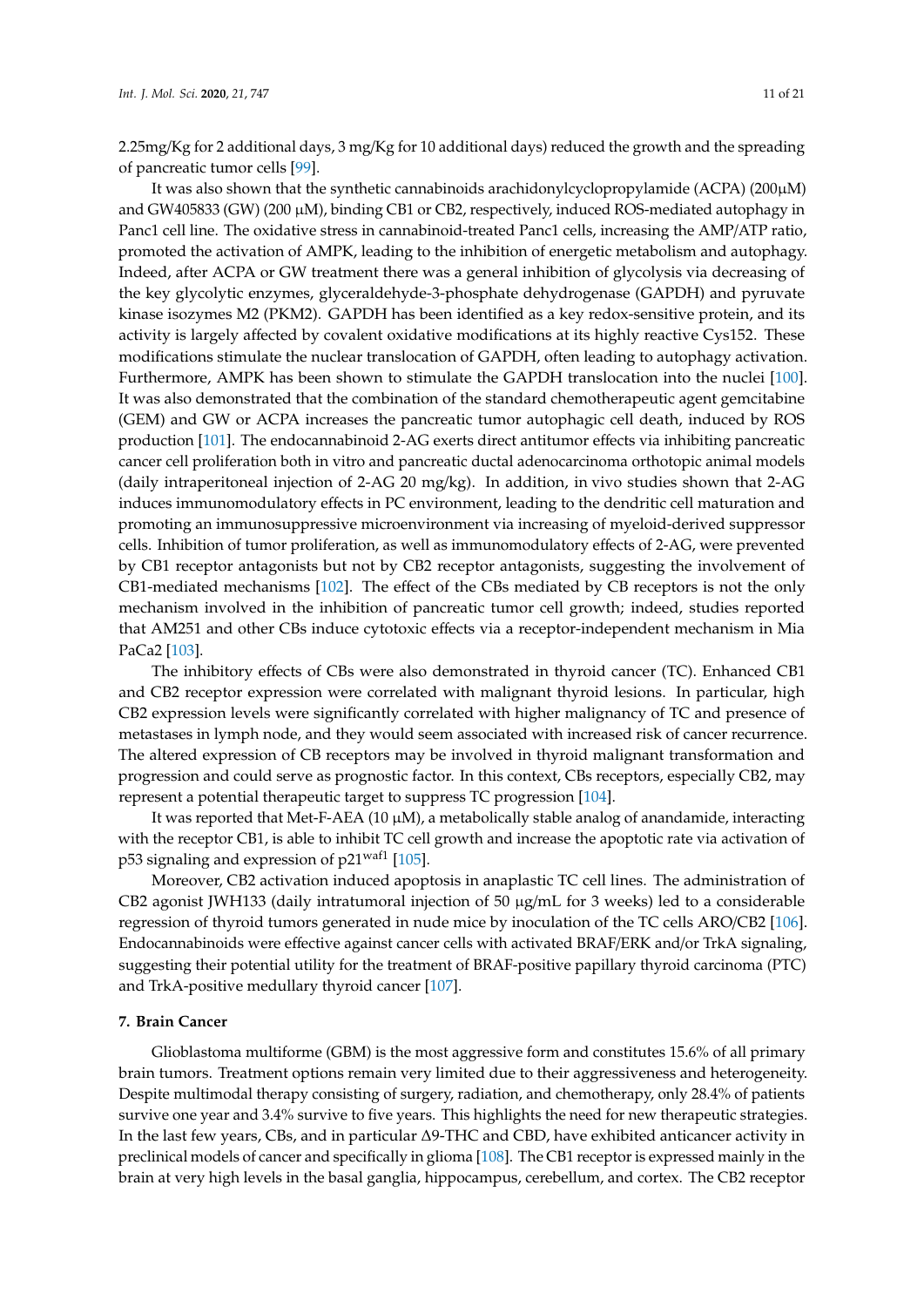is expressed mainly in peripheral immune cells. However, strong evidence shows that CB2 receptors are moderately expressed and function in specific brain areas [\[109\]](#page-19-10). CB1 and CB2 receptors are also expressed in GBM tumors. These have been detected in GBM cell lines, primary cells from tumors, and biopsies of GBM. CB2 expression positively correlates with malignancy grade. It has been reported that CB1 expression is unchanged, decreased, or even increased in GBM compared to control tissues [\[110\]](#page-19-11). In orthotopic and subcutaneous animal models of glioma, the treatment with cannabinoids resulted in a significant reduction of tumor growth [\[111\]](#page-19-12). Upon cannabinoid treatment, there was an increase in the activation of apoptotic cell death through the consequent activation of different pathways. In fact, cannabinoids phosphorilate BAD proapoptotic protein with a consequent loss of integrity of the outer mitochondrial membrane. In addition, cannabinoids activated the intrinsic apoptosis pathway after an increase of ceramide which, in turn, inhibited the PI3K/Akt and Raf1/MEK/ERK pro-survival pathways, thereby allowing BAD to translocate to the mitochondria. CBs were also shown to trigger apoptosis via ceramide-mediated cell death and via oxidative stress [\[112\]](#page-19-13). Specifically, in glioma cells, CBD led to a production of reactive oxygen species (ROS), glutathione (GSH) depletion, and caspase-9, -8, and -3 activation. Furthermore, it was observed a significant increase in the formation of ROS after the combined treatment of GBM cells with ∆9-THC and CBD, which was also linked to a later induction of apoptosis [\[113\]](#page-19-14). Recently, however, Scott et al. showed that, while CBD treatment of glioma cells induces a significant increase in ROS production, this phenomenon is accompanied by an upregulation of a large number of genes belonging to the heat-shock protein (HSP) super-family with consequent decrease of the cytotoxic effect of CBD. For this reason, the possible inclusion of HSP inhibitors might enhance the antitumor effects of cannabinoids in glioma/GBM treatment [\[114\]](#page-19-15). Apart from a direct killing effect on tumor cells, cannabinoids also work in the direction of inhibiting tumor cell proliferation. Marcu et al. showed that treatment of GBM cells with Δ9-THC (0.1 μM) and/or CBD (0.1  $\mu$ M) increased the population of cells in the G0/G1 phase and G2/M phase while decreasing the number of cells in the S phase [\[113\]](#page-19-14). Galanti et al. were able to characterize some of the molecular mechanisms involved in cannabinoid-induced cell cycle arrest in G0-G1 phase and found that ∆9-THC (0–50 µg/mL) decreased the levels of E2 Transcription Factor 1 (E2F1) and cyclin A (two proteins that promote cell cycle progression) while upregulating the levels of the cell cycle inhibitor p16INK4A [\[115\]](#page-19-16). A tumor-specific GBM cytostatic/cytotoxic effect of cannabinoids is not the only aspect to investigate recently. Several studies showed that cannabinoids were also able to inhibit tumor angiogenesis. For instance, Blázquez et al. [\[116\]](#page-19-17) found that local administration of a nonpsychoactive cannabinoid JWH133 (50 µg/day) to mice inhibited angiogenesis of malignant gliomas. Moreover, they were able also to demonstrate that local administration of ∆9-THC reduced pro-angiogenic VEGF levels in two patients with recurrent GBM [\[117\]](#page-19-18). Solinas et al. demonstrated that CBD induced endothelial cell cytostasis in vitro and inhibited endothelial cell migration and angiogenesis in vivo. They have shown that these effects were accompanied by a downregulation of pro-angiogenic factors MMP2, MMP9, platelet-derived growth factor-AA (PDGF-AA), urokinase-type plasminogen activator (uPA), endothelin-1 (ET-1), and chemokine (C-X-C motif) ligand 16 (CXCL16) [\[118\]](#page-20-0). Most studies found that the agonistic stimulation via CB receptors is responsible for the antitumor effects of cannabinoids, suggesting that CB1 agonists might also be useful in glioma therapy. Specifically, Ciaglia et al. [\[119\]](#page-20-1) found that the pharmacological inactivation of CB1 by SR141716 (20 µM) led to the inhibition of glioma cell growth through cell proliferation arrest and induction of caspase-dependent apoptosis. Additionally, SR141716 upregulated the expression of natural killer group 2D (NKG2D) ligands (MHC class I chain-related protein A MICA and MHC class I chain-related protein B MICB) on the surface of glioma cells via signal transducer and activator of transcription 3 (STAT3) inactivation leading to a consequent increase of MICA/B levels and enhancing the recognition of glioma cells by NK-cells. Notably, SR141716-induced MICA/B upregulation directly correlated with the degree of CB1 expression and occurred only in malignant glioma cells but not in normal human astrocytes [\[119\]](#page-20-1). Taken together, these findings suggest that CB1 specific agonists, at least for certain subsets of GBM with high expression of CB1, might be useful in multimodal therapeutic strategies. Glioma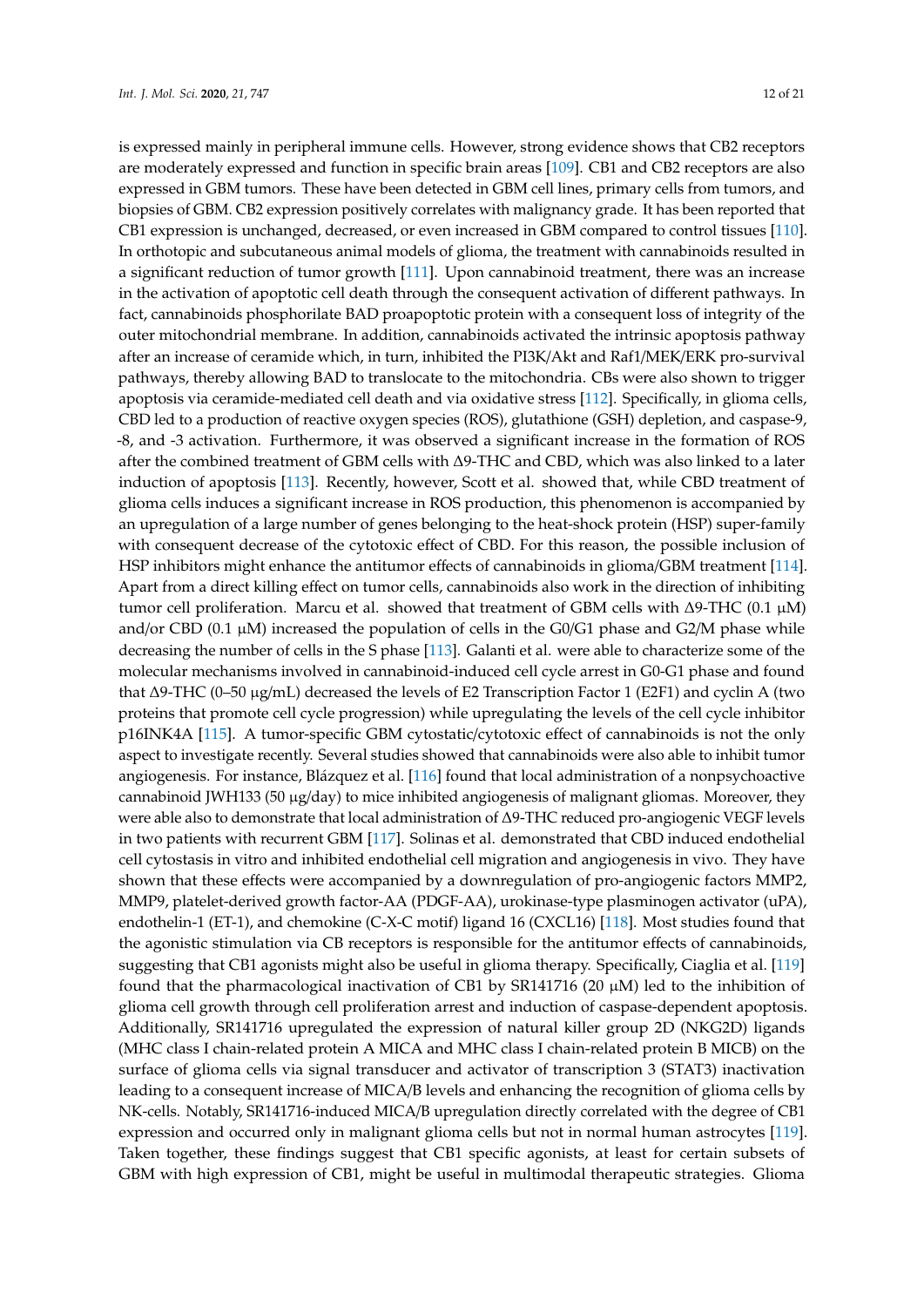cells are very adept at infiltrating the surrounding healthy brain tissue and spreading through the brain parenchyma [\[120\]](#page-20-2). The role of cannabinoids in GBM migration and invasion is not still well characterized. For instance, Soroceanu et al. [\[121\]](#page-20-3) have observed that CBD inhibits the invasion of GBM cells through organotypic brain slices. This anti-invasive effect was attributed to the inhibition of Id-1 (inhibitor of differentiation/DNA binding) that is a member of the helix-loop-helix protein family expressed in actively proliferating cells. The expression of Id1 was decreased by CBD treatment, as observed in several GBM cell lines, in ex-vivo primary GBM cells and orthotopic xenograft murine models [\[121\]](#page-20-3). Solinas et al. found that CBD (1  $\mu$ M) significantly inhibited GBM invasion even at low concentrations, which were otherwise not sufficient to induce tumor cell death. The authors further demonstrated that CBD treatment of GBM cells significantly downregulated MMPs and TIMPs (in particular MMP-9 and TIMP-4), the major proteins associated with tumor invasion [\[122\]](#page-20-4). Furthermore, glioma ∆9-THC treatment can downregulate TIMP-1 and MMP-2, showing that these effects were mediated via ceramide accumulation and activation of p8 stress protein and, interestingly, it was observed in glioma-bearing mice as well as in two patients with recurrent GBM who had received intra-tumor injections with ∆9-THC [\[123\]](#page-20-5). The high recurrence rates of GBM tumors are partly related to the presence of glioma stem-like cells (GSCs) and a major challenge for GBM treatment is the resistance to therapy of the recurrent tumors. This phenomenon is under control of a subpopulation of GSCs, through multiple mechanisms, such as alteration of DNA damage response, hypoxic microenvironment, notch signaling pathway, or multidrug resistance [\[124\]](#page-20-6). GSCs express cannabinoid receptors, CB1 and CB2, as well as other components of the endocannabinoid system. Data from a gene array show that cannabinoid agonists HU-210 and JWH133 (30 nM both) altered the expression of genes involved in stem cell proliferation and differentiation. Indeed, in cannabinoid-treated GSCs an increase of S-100ß and glial fibrillary acidic protein GFAP expression was detected and at the same time the downregulation of the neuroepithelial progenitor marker nestin. Furthermore, cannabinoid treatment decreased neurosphere formation and cell proliferation in secondary xenografts mice models [\[125\]](#page-20-7). The differentiation of GSCs has been recently connected to the expression levels of the transcription factor Aml-1a. The upregulation of Aml-1a has been found during GSCs' differentiation while Aml-1a knock-down was able to restore a stem cell phenotype in differentiated GSCs. Interestingly, treatment of GSCs with CBD (10 µM) upregulated the expression of Aml-1a in a TRPV2- and PI3K/Akt-dependent manner, thereby inducing autophagy and abrogating the chemoresistance of GSCs to carmustine (BCNU, bis chlorethyl-nitroso-urea) therapy [\[126\]](#page-20-8). CBD was shown to inhibit the self-renewal of GSCs via activation of the p38-MAPK pathway and downregulation of key stem cell mediators such as Sox2, Id1, and p-STAT3 [\[127\]](#page-20-9). Moreover, currently, a Phase 2 placebo-controlled clinical study (a clinical trial NCT01812603), based on treatment of ∆9-THC: CBD (12 sprays per day delivering 100 µL of a solution containing 27 mg/mL ∆9-THC and 25 mg/mL CBD) in combination with dose-intense temozolomide (TMZ) in 21 patients with recurrent GBM showed a median survival over 662 days compared with 369 days in the control group [\[128,](#page-20-10)[129\]](#page-20-11). In conclusion, the high resistance of GBM to standard therapy consisting of surgical resection and radiotherapy in addition to adjuvant chemotherapy and TMZ are not sufficient anymore to get an opportune therapy [\[130\]](#page-20-12). For this reason a detailed understanding of cannabinoid-induced molecular mechanisms and pharmacological effects is required. Moreover, cancers affecting the central nervous system (CNS) should be regarded as a major health challenge due to the current lack of effective treatments given the hindrance to brain drug delivery imposed by the blood–brain barrier since the BBB truly hinders the distribution to the CNS of most drug substances administered systemically. In consequence, high doses of chemotherapy are often required to achieve therapeutically meaningful levels in the CNS and this causes severe toxicity to peripheral tissues. Therefore, there is a need for developing effective strategies of brain drug delivery that overcome biodistribution and pharmacokinetic limitations that account for treatment failure. In this regard, we hypothesized that cannabinoids hold great promise for brain active targeting. The high BBB transcytosis efficacy of cannabinoids that can be used also for delivery carriers arises as an alternative to enhance the passage across the BBB. In particular, Torres-Suárez Ana I. et al. decorated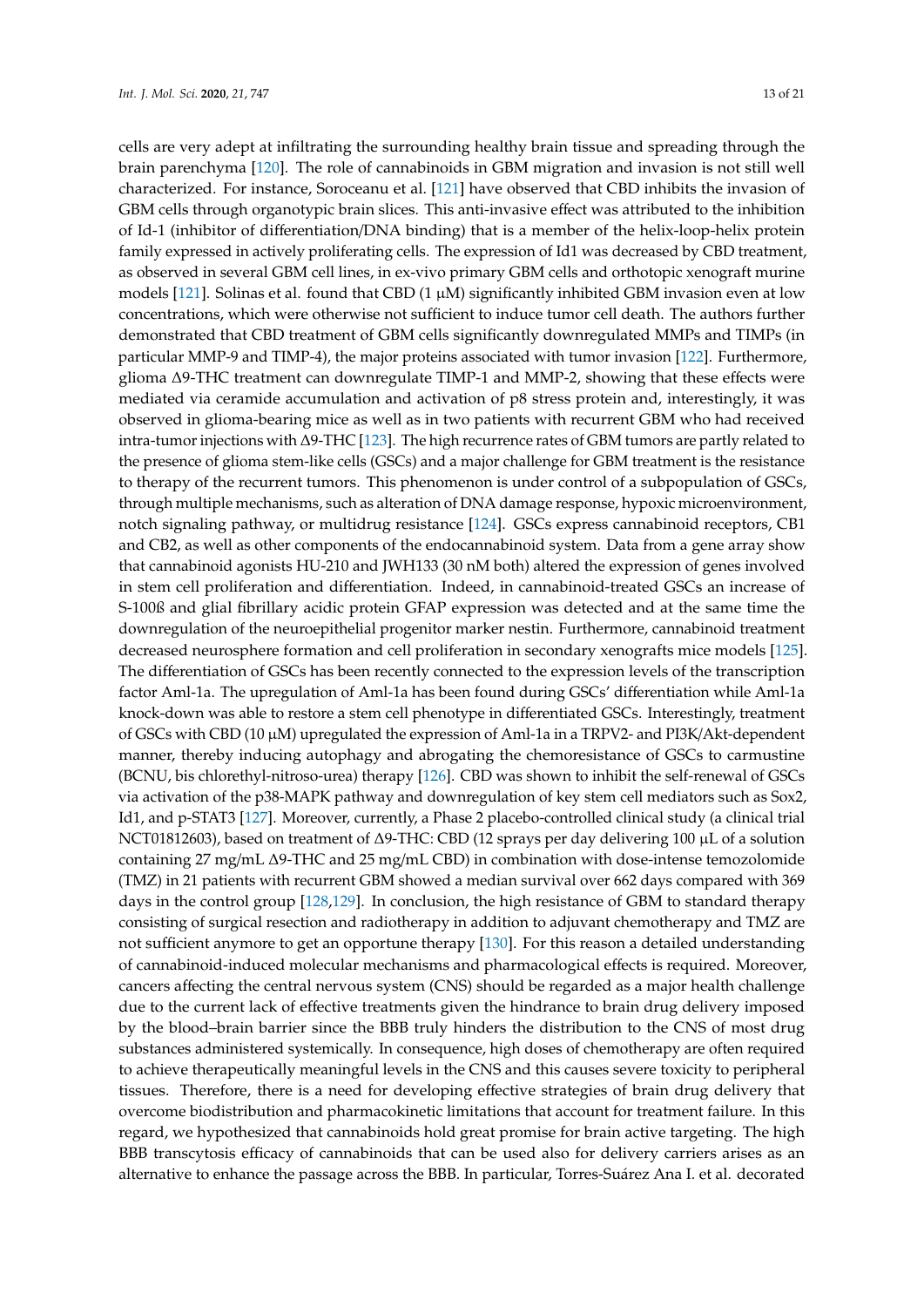lipid nanocapsules (LNCs) with CBD carriers against glioma cells, enhancing the passage of LNCs across the blood–brain barrier [\[131\]](#page-20-13). All these results of clinical investigations show the importance of cannabinoid translational research. The cannabinoids can enhance chemotherapeutic agents' activity, showing a lot of anti-neoplastic activities in GBM: Attenuating resistance to programmed cell death, neoangiogenesis, tissue invasion, or stem cell-induced replicative immortality.

The effects of all mentioned cannabinoids are summarized in Table S1 in supplementary materials.

## **8. Conclusions**

The literature strongly suggests a role for the ECS in the pathogenesis of cancer. It is evident that cannabinoids target key signaling pathways affecting all the hallmarks of cancer. However, they complement the conventional chemotherapeutic regimens currently used preventing pain, nausea, and vomiting. Further studies will be necessary to fully elucidate their clinical relevance for cancer treatment. More intensive basic research will allow us to better understand the intracellular signaling pathways in cannabinoid anticancer action, identify intracellular factors modulated by cannabinoids, and discern tumors sensitive or resistant to cannabinoids. Results from these studies are essential to clarify whether cannabinoids could be helpful in cancer treatment. An interesting idea is their synergistic interaction with some conventional cytostatic drugs as well as their capacity to suppress metastasis and angiogenesis. Indeed, several studies described that ∆9-THC and CBD increased the cytostatic effects of chemotherapeutic drugs, such as the combination of CBD with DOX in vivo mouse model of triple-negative breast cancer (TNBC) that showed significantly higher activity than DOX alone and no obvious signs of toxicity were observed in mice treated with combination treatment. More, the promising data from studies on animal models of glioblastoma treated with ∆9-THC and temozolomide have led to clinical trials using combinatorial treatments of nabiximols and temozolomide in patients with recurrent glioblastoma. Taken together, cannabinoids and compounds modulating the endocannabinoid system may enrich the range of used chemotherapeutic agents as a pharmacotherapeutic option for cancer treatment. In the coming years, the discoveries on the endocannabinoid system may allow the development of more efficacious and safer compounds. Moreover, observations obtained from next-generation sequencing of tumors can best identify potent combinations of cannabinoids formulations and tumors with specific characteristics. These new approaches could lead to the identification of cannabinoid therapy-associated biomarkers in tumor biopsies or, ideally, high levels of resistance factors released by cancer cells. These biomarkers would conceivably relate to the expression and activity of cannabinoid receptors and then define the sensitivity of a particular tumor to cannabinoid-based therapies. Future studies should also emphasize investigations of administration routes, delivery schedules, and absorption of medicinal cannabis to further explore its application in cancer management, allowing a better assessment of the efficacy of cannabinoids in the fight of cancer.

#### **Supplementary Materials:** Supplementary materials can be found at https://[www.mdpi.com](https://www.mdpi.com/1422-0067/21/3/747/s1)/1422-0067/21/3/747/s1.

**Author Contributions:** C.L., P.G., and M.B. designed the content of this review article. C.P. (Cristina Pagano), O.P., G.N., M.C.P., C.P. (Chiara Piscopo) and D.F. analyzed the literature and wrote the review. C.P. (Cristina Pagano), G.N., and O.P. drew the figure. P.G., C.P. (Cristina Pagano) and O.P. revised the review. All authors made the table. More, all authors have approved the submitted version and agree to be personally accountable for ensuring that published literature has been fairly considered. All authors have read and agree to the published version of the manuscript.

**Funding:** This study was supported by Associazione Italiana per la Ricerca sul Cancro (AIRC IG No. 18999 to M. Bifulco).

**Conflicts of Interest:** The authors declare no conflict of interest.

#### **References**

<span id="page-13-0"></span>1. Andre, C.M.; Hausman, J.F.; Guerriero, G. Cannabis sativa: The plant of the thousand and one molecules. *Front. Plant Sci.* **2016**, *4*, 7–19. [\[CrossRef\]](http://dx.doi.org/10.3389/fpls.2016.00019) [\[PubMed\]](http://www.ncbi.nlm.nih.gov/pubmed/26870049)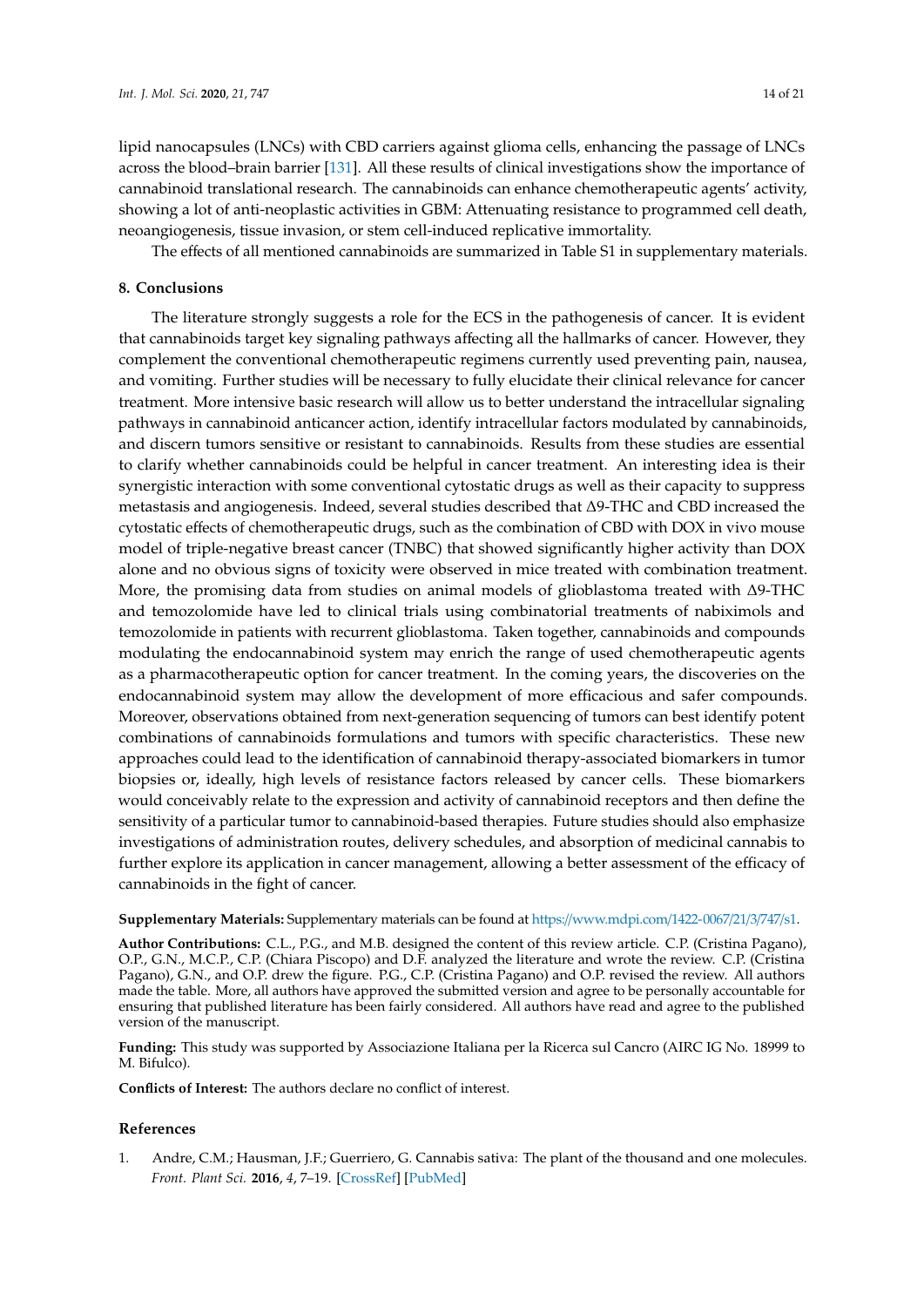- <span id="page-14-0"></span>2. Thomas, A.; Baillie, G.L.; Phillips, A.M.; Razdan, R.K.; Ross, R.A.; Pertwee, R.G. Cannabidiol displays unexpectedly high potency as an antagonist of CB1 and CB2 receptor agonists in vitro. *B. J. Pharmacol.* **2007**, *150*, 613–623. [\[CrossRef\]](http://dx.doi.org/10.1038/sj.bjp.0707133) [\[PubMed\]](http://www.ncbi.nlm.nih.gov/pubmed/17245363)
- <span id="page-14-1"></span>3. Khan, M.I.; Sobocinska, A.A.; Czarnecka, A.M.; Krol, M.; Botta, B.; Szczylik, C. The therapeutic aspects of the endocannabinoid system (ECS) for cancer and their development: From nature to laboratory. *Curr. Pharmaceut. Des.* **2016**, *22*, 1756–1766. [\[CrossRef\]](http://dx.doi.org/10.2174/1381612822666151211094901) [\[PubMed\]](http://www.ncbi.nlm.nih.gov/pubmed/26654588)
- <span id="page-14-2"></span>4. Maurya, N.; Velmurugan, B.K. Therapeutic applications of cannabinoids. *Chem. Biol. Interact.* **2018**, *293*, 77–88. [\[CrossRef\]](http://dx.doi.org/10.1016/j.cbi.2018.07.018) [\[PubMed\]](http://www.ncbi.nlm.nih.gov/pubmed/30040916)
- <span id="page-14-3"></span>5. Ramer, R.; Schwarz, R.; Hinz, B. Modulation of the Endocannabinoid System as a Potential Anticancer Strategy. *Front. Pharmacol.* **2019**, *10*, 430. [\[CrossRef\]](http://dx.doi.org/10.3389/fphar.2019.00430) [\[PubMed\]](http://www.ncbi.nlm.nih.gov/pubmed/31143113)
- <span id="page-14-4"></span>6. Muller, C.; Morales, P.; Reggio, P.H. Cannabinoid Ligands Targeting TRP Channels. *Front. Mol. Neurosci.* **2019**, *11*, 487. [\[CrossRef\]](http://dx.doi.org/10.3389/fnmol.2018.00487) [\[PubMed\]](http://www.ncbi.nlm.nih.gov/pubmed/30697147)
- <span id="page-14-5"></span>7. Javid, F.A.; Phillips, R.M.; Afshinjavid, S.; Verde, R.; Ligresti, A. Cannabinoid pharmacology in cancer research: A new hope for cancer patients? *Eur. J. Pharmacol.* **2016**, *775*, 1–14. [\[CrossRef\]](http://dx.doi.org/10.1016/j.ejphar.2016.02.010)
- <span id="page-14-6"></span>8. Hinz, B.; Ramer, R. Anti-tumour actions of cannabinoids. *Br. J. Pharmacol.* **2019**, *176*, 1384–1394. [\[CrossRef\]](http://dx.doi.org/10.1111/bph.14426)
- <span id="page-14-7"></span>9. Fonseca, B.M.; Teixeira, N.A.; Correia-da-Silva, G. Cannabinoids as Modulators of Cell Death: Clinical Applications and Future Directions. *Rev. Physiol. Biochem. Pharmacol.* **2017**, *173*, 63–88.
- <span id="page-14-8"></span>10. Moreno, E.; Cavic, M.; Krivokuca, A.; Casadó, V.; Canela, E. The Endocannabinoid System as a Target in Cancer Diseases: Are We There Yet? *Front. Pharmacol.* **2019**, *10*, 339. [\[CrossRef\]](http://dx.doi.org/10.3389/fphar.2019.00339)
- <span id="page-14-9"></span>11. Laezza, C.; D'Alessandro, A.; Paladino, S.; Malfitano, M.A.; Proto, M.C.; Gazzerro, P.; Pisanti, S.; Santoro, A.; Ciaglia, E.; Bifulco, M. Anandamide inhibits the Wnt/β-catenin signaling pathway in human breast cancer MDA MB 231 cells. *Eur. J. Cancer.* **2012**, *16*, 3112–3122. [\[CrossRef\]](http://dx.doi.org/10.1016/j.ejca.2012.02.062) [\[PubMed\]](http://www.ncbi.nlm.nih.gov/pubmed/22425263)
- <span id="page-14-10"></span>12. Velasco, G.; Sánchez, C.; Guzmán, M. Anticancer mechanisms of cannabinoids. *Curr. Oncol.* **2016**, *2*, S23–S32. [\[CrossRef\]](http://dx.doi.org/10.3747/co.23.3080) [\[PubMed\]](http://www.ncbi.nlm.nih.gov/pubmed/27022311)
- <span id="page-14-11"></span>13. Holland, M.L.; Lau, D.T.; Allen, J.D.; Arnold, J.C. The multidrug transporter ABCG2 (BCRP) is inhibited by plant-derived cannabinoids. *Br. J. Pharmacol.* **2007**, *152*, 815–824. [\[CrossRef\]](http://dx.doi.org/10.1038/sj.bjp.0707467) [\[PubMed\]](http://www.ncbi.nlm.nih.gov/pubmed/17906686)
- <span id="page-14-12"></span>14. Vago, R.; Bettiga, A.; Salonia, A.; Ciuffreda, P.; Ottria, R. Development of new inhibitors for N-acylethanolamine-hydrolyzing acid amidase as promising tool against bladder cancer. *Bioorg. Med. Chem.* **2017**, *25*, 1242–1249. [\[CrossRef\]](http://dx.doi.org/10.1016/j.bmc.2016.12.042)
- <span id="page-14-13"></span>15. Hamtiaux, L.; Hansoulle, L.; Dauguet, N.; Muccioli, G.G.; Gallez, B.; Lambert, D.M. Increasing antiproliferative properties of endocannabinoids in N1E-115 neuroblastoma cells through inhibition of their metabolism. *PLoS ONE* **2011**, *6*, e26823. [\[CrossRef\]](http://dx.doi.org/10.1371/journal.pone.0026823) [\[PubMed\]](http://www.ncbi.nlm.nih.gov/pubmed/22046372)
- <span id="page-14-14"></span>16. Izzo, A.A.; Aviello, G.; Petrosino, S.; Orlando, P.; Marsicano, G.; Lutz, B.; Borrelli, F.; Capasso, R.; Nigam, S.; Capasso, F.; et al. Increased endocannabinoid levels reduce the development of precancerous lesions in the mouse colon. *J. Mol. Med.* **2008**, *86*, 89–98. [\[CrossRef\]](http://dx.doi.org/10.1007/s00109-007-0248-4)
- <span id="page-14-15"></span>17. Winkler, K.; Ramer, R.; Dithmer, S.; Ivanov, I.; Merkord, J.; Hinz, B. Fatty acid amide hydrolase inhibitors confer anti-invasive and antimetastatic effects on lung cancer cells. *Oncotarget* **2016**, *7*, 15047–15064. [\[CrossRef\]](http://dx.doi.org/10.18632/oncotarget.7592)
- <span id="page-14-16"></span>18. Ma, M.; Bai, J.; Ling, Y.; Chang, W.; Xie, G.; Li, R.; Wang, G.; Tao, K. Monoacylglycerol lipase inhibitor JZL184 regulates apoptosis and migration of colorectal cancer cells. *Mol. Med. Rep.* **2016**, *3*, 2850–2856. [\[CrossRef\]](http://dx.doi.org/10.3892/mmr.2016.4829)
- <span id="page-14-17"></span>19. Pisanti, S.; Picardi, P.; D'Alessandro, A.; Laezza, C.; Bifulco, M. The endocannabinoid signaling system in cancer. *Trends Pharmacol. Sci.* **2013**, *5*, 273–282. [\[CrossRef\]](http://dx.doi.org/10.1016/j.tips.2013.03.003)
- <span id="page-14-18"></span>20. Pagano, E.; Borrelli, F.; Orlando, P.; Romano, B.; Monti, M.; Morbidelli, L.; Aviello, G.; Imperatore, R.; Capasso, R.; Piscitelli, F.; et al. Pharmacological inhibition of MAGL attenuates experimental colon carcinogenesis. *Pharmacol. Res.* **2017**, *119*, 227–236. [\[CrossRef\]](http://dx.doi.org/10.1016/j.phrs.2017.02.002)
- <span id="page-14-19"></span>21. Rodrigues, T.; Sieglitz, F.; Bernardes, G.J. Natural product modulators of transient receptor potential (TRP) channels as potential anti-cancer agents. *Chem. Soc. Rev.* **2016**, *45*, 6130–6137. [\[CrossRef\]](http://dx.doi.org/10.1039/C5CS00916B) [\[PubMed\]](http://www.ncbi.nlm.nih.gov/pubmed/26890476)
- <span id="page-14-20"></span>22. O'Sullivan, S.E. An update on PPAR activation by cannabinoids. *Br. J. Pharmacol.* **2016**, *173*, 1899–1910. [\[CrossRef\]](http://dx.doi.org/10.1111/bph.13497) [\[PubMed\]](http://www.ncbi.nlm.nih.gov/pubmed/27077495)
- <span id="page-14-21"></span>23. Ramer, R.; Heinemann, K.; Merkord, J.; Rohde, H.; Salamon, A.; Linnebacher, M.; Hinz, B. COX-2 and PPAR-γ confer cannabidiol-induced apoptosis of human lung cancer cells. *Mol. Cancer Ther.* **2013**, *12*, 69–82. [\[CrossRef\]](http://dx.doi.org/10.1158/1535-7163.MCT-12-0335) [\[PubMed\]](http://www.ncbi.nlm.nih.gov/pubmed/23220503)
- <span id="page-14-22"></span>24. Morales, P.; Reggio, P.H. An Update on Non-CB1, Non-CB2 Cannabinoid Related G-Protein-Coupled Receptors. *Cannabis Cannabinoid. Res.* **2017**, *2*, 265–273. [\[CrossRef\]](http://dx.doi.org/10.1089/can.2017.0036) [\[PubMed\]](http://www.ncbi.nlm.nih.gov/pubmed/29098189)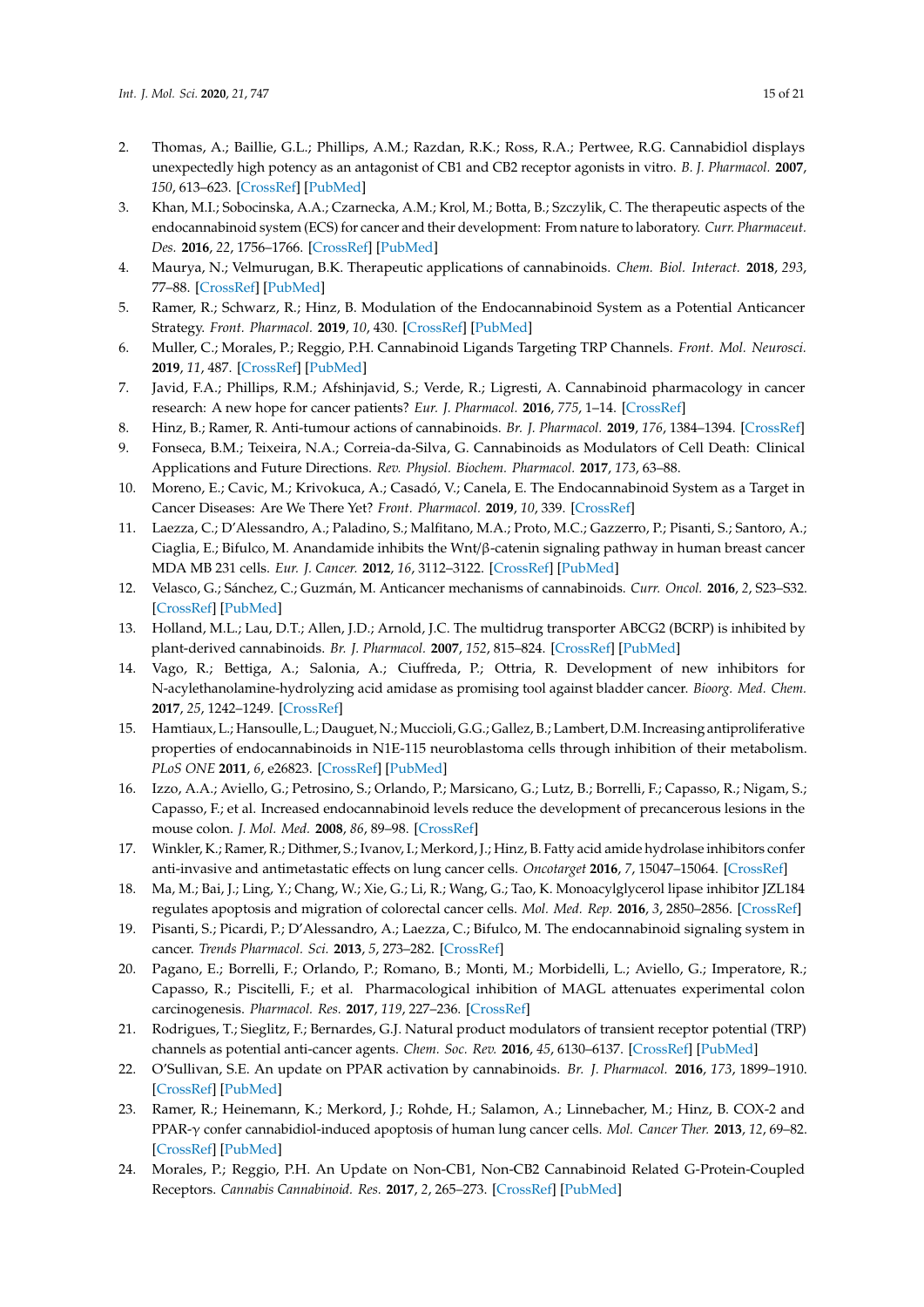- <span id="page-15-0"></span>25. Piñeiro, R.; Maffucci, T.; Falasca, M. The putative cannabinoid receptor GPR55 defines a novel autocrine loop in cancer cell proliferation. *Oncogene* **2011**, *30*, 142–152. [\[CrossRef\]](http://dx.doi.org/10.1038/onc.2010.417) [\[PubMed\]](http://www.ncbi.nlm.nih.gov/pubmed/20838378)
- <span id="page-15-1"></span>26. Falasca, M.; Ferro, R. Role of the lysophosphatidylinositol/GPR55 axis in cancer. *Adv. Biol Regul.* **2016**, *60*, 88–93. [\[CrossRef\]](http://dx.doi.org/10.1016/j.jbior.2015.10.003) [\[PubMed\]](http://www.ncbi.nlm.nih.gov/pubmed/26588872)
- <span id="page-15-2"></span>27. Moreno, E.; Andradas, C.; Medrano, M.; Caffarel, M.M.; Pérez-Gómez, E.; Blasco-Benito, S.; Gómez-Cañas, M.; Pazos, M.R.; Irving, A.J.; Lluís, C.; et al. Targeting CB2-GPR55 receptor heteromers modulates cancer cell signaling. *J. Biol. Chem.* **2014**, *289*, 21960–21972. [\[CrossRef\]](http://dx.doi.org/10.1074/jbc.M114.561761)
- <span id="page-15-3"></span>28. Coke, C.J.; Scarlett, K.A.; Chetram, M.A.; Jones, K.J.; Sandifer, B.J.; Davis, A.S.; Marcus, A.I.; Hinton, C.V. Simultaneous Activation of Induced Heterodimerization between CXCR4 Chemokine Receptor and Cannabinoid Receptor 2 (CB2) Reveals a Mechanism for Regulation of Tumor Progression. *J. Biol. Chem.* **2016**, *291*, 9991–10005. [\[CrossRef\]](http://dx.doi.org/10.1074/jbc.M115.712661)
- <span id="page-15-4"></span>29. Scarlett, K.A.; White, E.Z.; Coke, C.J.; Carter, J.R.; Bryant, L.K.; Hinton, C.V. Agonist-induced CXCR4 and CB2 Heterodimerization Inhibits Gα13/RhoA-mediated Migration. *Mol. Cancer Res.* **2018**, *16*, 728–739. [\[CrossRef\]](http://dx.doi.org/10.1158/1541-7786.MCR-16-0481)
- <span id="page-15-5"></span>30. Pérez-Gómez, E.; Andradas, C.; Blasco-Benito, S.; Caffarel, M.M.; García-Taboada, E.; Villa-Morales, M.; Moreno, E.; Hamann, S.; Martín-Villar, E.; Flores, J.M.; et al. Role of cannabinoid receptor CB2 in HER2 pro-oncogenic signaling in breast cancer. *J. Natl. Cancer Inst.* **2015**, *107*, djv077. [\[CrossRef\]](http://dx.doi.org/10.1093/jnci/djv077)
- <span id="page-15-6"></span>31. Pesce, M.; D'Alessandro, A.; Borrelli, O.; Gigli, S.; Seguella, L.; Cuomo, R.; Esposito, G.; Sarnelli, G. Endocannabinoid-related compounds in gastrointestinal diseases. *J. Cell Mol. Med.* **2018**, *22*, 706–715. [\[CrossRef\]](http://dx.doi.org/10.1111/jcmm.13359) [\[PubMed\]](http://www.ncbi.nlm.nih.gov/pubmed/28990365)
- <span id="page-15-7"></span>32. Gustafsson, S.B.; Palmqvist, R.; Henriksson, M.L.; Dahlin, A.M.; Edin, S.; Jacobsson, S.O.; Öberg, Å.; Fowler, C.J. High tumour cannabinoid CB1 receptor immunoreactivity negatively impacts disease-specific survival in stage II microsatellite stable colorectal cancer. *PLoS ONE* **2011**, *8*, e23003. [\[CrossRef\]](http://dx.doi.org/10.1371/journal.pone.0023003) [\[PubMed\]](http://www.ncbi.nlm.nih.gov/pubmed/21901119)
- <span id="page-15-8"></span>33. Chen, L.; Chen, H.; Li, Y.; Li, L.; Qiu, Y.; Ren, J. Endocannabinoid and ceramide levels are altered in patients with colorectal cancer. *Oncol Rep.* **2015**, *1*, 447–454. [\[CrossRef\]](http://dx.doi.org/10.3892/or.2015.3973)
- <span id="page-15-9"></span>34. Martinez-Martinez, E.; Gomez, I.; Martin, P.; Sánchez, A.; Román, L.; Tejerina, E.; Bonilla, F.; Merino, A.G.; de Herreros, A.G.; Provencio, M.; et al. Cannabinoids receptor type 2, CB2, expression correlates with human colon cancer progression and predicts patient survival. *Oncoscience* **2015**, *2*, 131–141. [\[CrossRef\]](http://dx.doi.org/10.18632/oncoscience.119) [\[PubMed\]](http://www.ncbi.nlm.nih.gov/pubmed/25859556)
- <span id="page-15-10"></span>35. Cianchi, F.; Papucci, L.; Schiavone, N.; Lulli, M.; Magnelli, L.; Vinci, M.C.; Messerini, L.; Manera, C.; Ronconi, E.; Romagnani, P.; et al. Cannabinoid receptor activation induces apoptosis through tumor necrosis factor alpha-mediated ceramide de novo synthesis in colon cancer cells. *Clin. Cancer Res.* **2008**, *23*, 7691–7700. [\[CrossRef\]](http://dx.doi.org/10.1158/1078-0432.CCR-08-0799)
- <span id="page-15-11"></span>36. Hasenoehrl, C.; Feuersinger, D.; Sturm, E.M.; Bärnthaler, T.; Heitzer, E.; Graf, R.; Grill, M.; Pichler, M.; Beck, S.; Butcher, L.; et al. G protein-coupled receptor GPR55 promotes colorectal cancer and has opposing effects to cannabinoid receptor 1. *Int. J. Cancer* **2018**, *1*, 121–132. [\[CrossRef\]](http://dx.doi.org/10.1002/ijc.31030)
- <span id="page-15-12"></span>37. Wang, D.; Wang, H.; Ning, W.; Backlund, M.G.; Dey, S.K.; DuBois, R.N. Loss of cannabinoid receptor 1 accelerates intestinal tumor growth. *Cancer Res.* **2008**, *15*, 6468–6476. [\[CrossRef\]](http://dx.doi.org/10.1158/0008-5472.CAN-08-0896) [\[PubMed\]](http://www.ncbi.nlm.nih.gov/pubmed/18676872)
- <span id="page-15-13"></span>38. Jung, C.K.; Kang, W.K.; Park, J.M.; Ahn, H.J.; Kim, S.W.; Taek, O.S.; Choi, K.Y. Expression of the cannabinoid type I receptor and prognosis following surgery in colorectal cancer. *Oncol. Lett.* **2013**, *3*, 870–876. [\[CrossRef\]](http://dx.doi.org/10.3892/ol.2012.1081) [\[PubMed\]](http://www.ncbi.nlm.nih.gov/pubmed/23426698)
- <span id="page-15-14"></span>39. Suk, K.T.; Mederacke, I.; Gwak, G.Y.; Cho, S.W.; Adeyemi, A.; Friedman, R.; Schwabe, R.F. Opposite roles of cannabinoid receptors 1 and 2 in hepatocarcinogenesis. *Gut* **2016**, *10*, 1721–1732. [\[CrossRef\]](http://dx.doi.org/10.1136/gutjnl-2015-310212) [\[PubMed\]](http://www.ncbi.nlm.nih.gov/pubmed/27196571)
- <span id="page-15-15"></span>40. Tutino, V.; Caruso, M.G.; De Nunzio, V.; Lorusso, D.; Veronese, N.; Gigante, I.; Notarnicola, M.; Giannelli, G. Down-Regulation of Cannabinoid Type 1 (CB1) Receptor and its Downstream Signaling Pathways in Metastatic Colorectal Cancer. *Cancers* **2019**, *5*, 708. [\[CrossRef\]](http://dx.doi.org/10.3390/cancers11050708)
- <span id="page-15-16"></span>41. Fraguas-Sánchez, A.I.; Martín-Sabroso, C.; Torres-Suárez, A.I. Insights into the effects of the endocannabinoid system in cancer: A review. *Br. J. Pharmacol.* **2018**, *13*, 2566–2580.
- <span id="page-15-17"></span>42. Ortega, A.; García-Hernández, V.M.; Ruiz-García, E.; Meneses-García, A.; Herrera-Gómez, A.; Aguilar-Ponce, J.L.; Montes-Servín, E.; Prospero-García, O.; Del Angel, S.A. Comparing the effects of endogenous and synthetic cannabinoid receptor agonists on survival of gastric cancer cells. *Life Sci.* **2016**, *165*, 56–62. [\[CrossRef\]](http://dx.doi.org/10.1016/j.lfs.2016.09.010) [\[PubMed\]](http://www.ncbi.nlm.nih.gov/pubmed/27640887)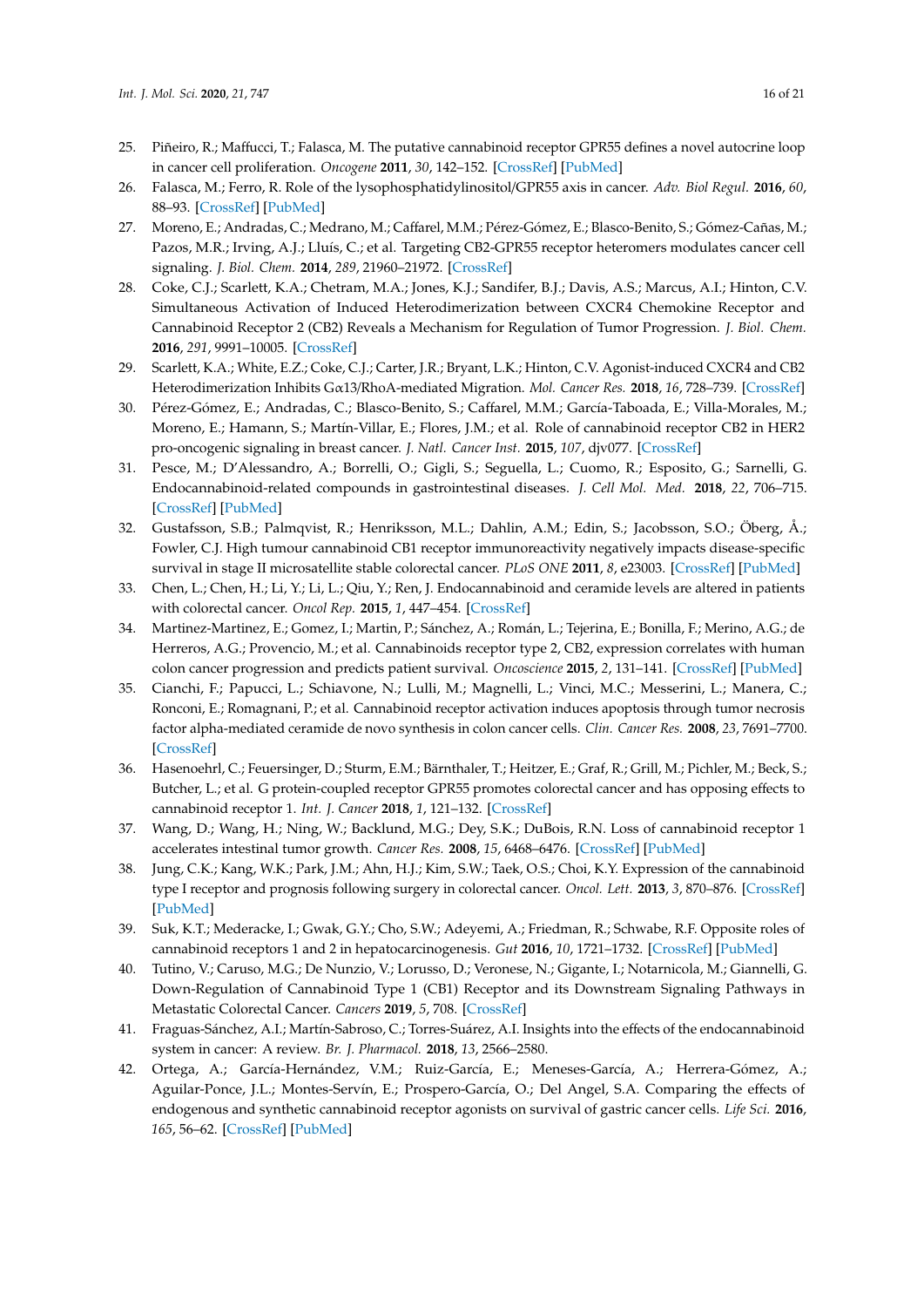- <span id="page-16-0"></span>43. DeMorrow, S.; Francis, H.; Gaudio, E.; Venter, J.; Franchitto, A.; Kopriva, S.; Onori, P.; Mancinelli, R.; Frampton, G.; Coufal, M.; et al. The endocannabinoid anandamide inhibits cholangiocarcinoma growth via activation of the non canonicalWnt signaling pathway. *Am. J. Physio. Gastrointest. Liver Physiol.* **2008**, *6*, 1150–1158. [\[CrossRef\]](http://dx.doi.org/10.1152/ajpgi.90455.2008) [\[PubMed\]](http://www.ncbi.nlm.nih.gov/pubmed/18832445)
- <span id="page-16-1"></span>44. Huang, L.; Ramirez, J.C.; Frampton, G.A.; Golden, L.E.; Quinn, M.A.; Pae, H.Y.; Horvat, D.; Liang, L.; DeMorrow, S. Anandamide exerts its antiproliferative actions on cholangiocarcinoma by activation of the GPR55 receptor. *Lab. Invest.* **2011**, *7*, 1007–1017. [\[CrossRef\]](http://dx.doi.org/10.1038/labinvest.2011.62)
- <span id="page-16-2"></span>45. Proto, M.C.; Gazzerro, P.; Di Croce, L.; Santoro, A.; Malfitano, A.M.; Pisanti, S.; Laezza, C.; Bifulco, M. Interaction of endocannabinoid system and steroid hormones in the control of colon cancer cell growth. *J. Cell Physiol.* **2012**, *1*, 250–528. [\[CrossRef\]](http://dx.doi.org/10.1002/jcp.22727)
- <span id="page-16-3"></span>46. Fiore, D.; Proto, M.C.; Pisanti, S.; Picardi, P.; Pagano Zottola, A.C.; Butini, S.; Gemma, S.; Casagni, A.; Laezza, C.; Vitale, M.; et al. Antitumor effect of pyrrolo-1,5-benzoxazepine-15 and its synergistic effect with Oxaliplatin and 5-FU in colorectal cancer cells. *Cancer Biol. Ther.* **2016**, *8*, 849–858. [\[CrossRef\]](http://dx.doi.org/10.1080/15384047.2015.1078028)
- <span id="page-16-4"></span>47. Zhang, X.; Qin, Y.; Pan, Z.; Li, M.; Liu, X.; Chen, X.; Qu, G.; Zhou, L.; Xu, M.; Zheng, Q.; et al. Cannabidiol Induces Cell Cycle Arrest and Cell Apoptosis in Human Gastric Cancer SGC-7901 Cells. *Biomolecules* **2019**, *8*, 302. [\[CrossRef\]](http://dx.doi.org/10.3390/biom9080302)
- <span id="page-16-5"></span>48. Kargl, J.; Andersen, L.; Hasenöhrl, C.; Feuersinger, D.; Stančić, A.; Fauland, A.; Magnes, C.; El-Heliebi, A.; Lax, S.; Uranitsch, S.; et al. GPR55 promotes migration and adhesion of colon cancer cells indicating a role in metastasis. *Br. J. Pharmacol.* **2016**, *1*, 142–154. [\[CrossRef\]](http://dx.doi.org/10.1111/bph.13345)
- <span id="page-16-6"></span>49. Aviello, G.; Romano, B.; Borrelli, F.; Capasso, R.; Gallo, L.; Piscitelli, F.; Di Marzo, V.; Izzo, A.A. Chemopreventive effect of the non-psychotropic phytocannabinoid cannabidiol on experimental colon cancer. *J. Mol. Med.* **2012**, *8*, 925–934. [\[CrossRef\]](http://dx.doi.org/10.1007/s00109-011-0856-x)
- <span id="page-16-7"></span>50. Jeong, S.; Yun, H.K.; Jeong, Y.A.; Jo, M.J.; Kang, S.H.; Kim, J.L.; Kim, D.Y.; Park, S.H.; Kim, B.R.; Na, Y.J.; et al. Cannabidiol-induced apoptosis is mediated by activation of Noxa in human colorectal cancer cells. *Cancer Lett.* **2019**, *447*, 12–23. [\[CrossRef\]](http://dx.doi.org/10.1016/j.canlet.2019.01.011)
- <span id="page-16-8"></span>51. Honarmand, M.; Namazi, F.; Mohammadi, A.; Nazifi, S. Can cannabidiol inhibit angiogenesis in colon cancer? *Comp. Clin. Path.* **2019**, *28*, 165–172. [\[CrossRef\]](http://dx.doi.org/10.1007/s00580-018-2810-6)
- <span id="page-16-9"></span>52. Greenhough, A.; Patsos, H.A.; Williams, A.C.; Paraskeva, C. The cannabinoid delta (9)-tetrahydrocannabinol inhibits RAS-MAPK and PI3K-AKT survival signaling and induces BAD-mediated apoptosis in colorectal cancer cells. *Int. J. Cancer* **2007**, *10*, 2172–2180. [\[CrossRef\]](http://dx.doi.org/10.1002/ijc.22917) [\[PubMed\]](http://www.ncbi.nlm.nih.gov/pubmed/17583570)
- <span id="page-16-10"></span>53. Vara, D.; Morell, C.; Rodríguez-Henche, N.; Diaz-Laviada, I. Involvement of PPARgamma in the antitumoral action of cannabinoids on hepatocellular carcinoma. *Cell Death. Dis.* **2013**, *5*, e618. [\[CrossRef\]](http://dx.doi.org/10.1038/cddis.2013.141) [\[PubMed\]](http://www.ncbi.nlm.nih.gov/pubmed/23640460)
- <span id="page-16-11"></span>54. Raup-Konsavage, W.M.; Johnson, M.; Legare, C.A.; Yochum, G.S.; Morgan, D.J.; Vrana, K.E. Synthetic cannabinoid activity against colorectal cancer cells. *Cannabis. Cannabinoid. Res.* **2018**, *1*, 272–281. [\[CrossRef\]](http://dx.doi.org/10.1089/can.2018.0065) [\[PubMed\]](http://www.ncbi.nlm.nih.gov/pubmed/30671539)
- <span id="page-16-12"></span>55. Santoro, A.; Pisanti, S.; Grimaldi, C.; Izzo, A.A.; Borrelli, F.; Proto, M.C.; Malfitano, A.M.; Gazzerro, P.; Laezza, C.; Bifulco, M. Rimonabant inhibits human colon cancer cell growth and reduces the formation of precancerous lesions in the mouse colon. *Int. J. Cancer* **2009**, *5*, 996–1003. [\[CrossRef\]](http://dx.doi.org/10.1002/ijc.24483)
- <span id="page-16-13"></span>56. Proto, M.C.; Fiore, D.; Piscopo, C.; Franceschelli, S.; Bizzarro, V.; Laezza, C.; Lauro, G.; Feoli, A.; Tosco, A.; Bifulco, G.; et al. Inhibition of Wnt/β-Catenin pathway and Histone acetyltransferase activity by Rimonabant: A therapeutic target for colon cancer. *Sci. Rep.* **2017**, *7*, 11678. [\[CrossRef\]](http://dx.doi.org/10.1038/s41598-017-11688-x)
- <span id="page-16-14"></span>57. Fiore, D.; Ramesh, P.; Proto, M.C.; Piscopo, C.; Franceschelli, S.; Anzelmo, S.; Medema, J.P.; Bifulco, M.; Gazzerro, P. Rimonabant Kills Colon Cancer Stem Cells without Inducing Toxicity in Normal Colon Organoids. *Front. Pharmacol.* **2018**, *8*, 949. [\[CrossRef\]](http://dx.doi.org/10.3389/fphar.2017.00949)
- <span id="page-16-15"></span>58. Gazzerro, P.; Malfitano, A.M.; Proto, M.C.; Santoro, A.; Pisanti, S.; Caruso, M.G.; Notarnicola, M.; Messa, C.; Laezza, C.; Misso, G.; et al. Synergistic inhibition of human colon cancer cell growth by the cannabinoid CB1 receptor antagonist rimonabant and oxaliplatin. *Oncol. Rep.* **2010**, *1*, 171–175.
- <span id="page-16-16"></span>59. Xian, X.S.; Park, H.; Cho, Y.K.; Lee, I.S.; Kim, S.W.; Choi, M.G.; Chung, I.S.; Han, K.H.; Park, J.M. Effect of a synthetic cannabinoid agonist on the proliferation and invasion of gastric cancer cells. *J. Cell Biochem.* **2010**, *2*, 321–332. [\[CrossRef\]](http://dx.doi.org/10.1002/jcb.22540)
- <span id="page-16-17"></span>60. Xian, X.S.; Park, H.; Choi, M.G.; Park, J.M. Cannabinoid receptor agonist as an alternative drug in 5-fluorouracil-resistant gastric cancer cells. *Anticancer Res.* **2013**, *6*, 2541–2547.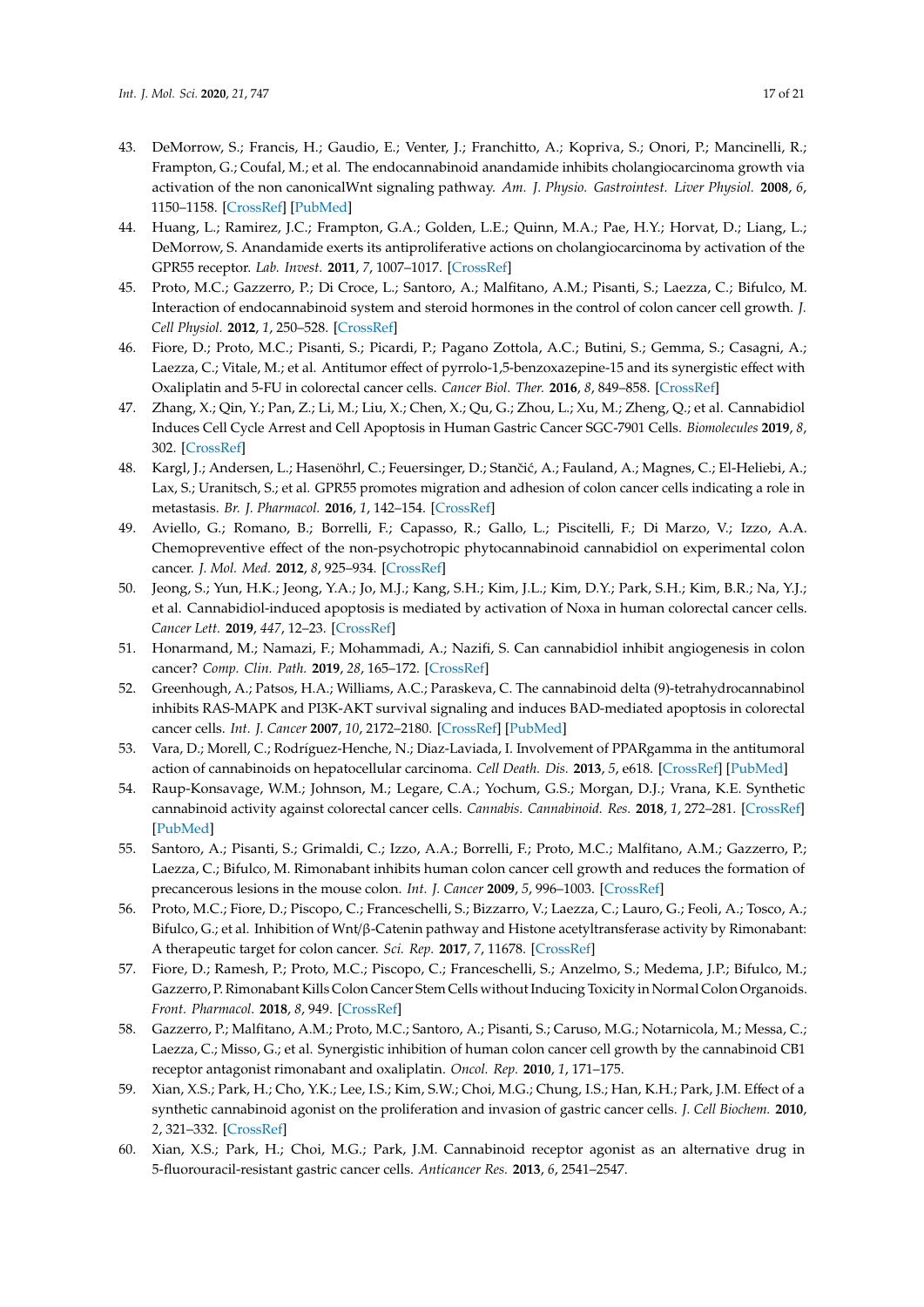- <span id="page-17-0"></span>61. Tashkin, D.P.; Roth, M.D. Pulmonary effects of inhaled cannabis smoke. *Am. J. Drug Alcohol Abuse* **2019**, *45*, 596–609. [\[CrossRef\]](http://dx.doi.org/10.1080/00952990.2019.1627366) [\[PubMed\]](http://www.ncbi.nlm.nih.gov/pubmed/31298945)
- <span id="page-17-1"></span>62. Turcotte, C.; Blanchet, M.R.; Laviolette, M.; Flamand, N. Impact of Cannabis, Cannabinoids, and Endocannabinoids in the Lungs. *Front. Pharmacol.* **2016**, *7*, 317. [\[CrossRef\]](http://dx.doi.org/10.3389/fphar.2016.00317) [\[PubMed\]](http://www.ncbi.nlm.nih.gov/pubmed/27695418)
- <span id="page-17-2"></span>63. Staiano, R.I.; Loffredo, S.; Borriello, F.; Iannotti, F.A.; Piscitelli, F.; Orlando, P.; Secondo, A.; Granata, F.; Lepore, M.T.; Fiorelli, A.; et al. Human lung-resident macrophages express CB1 and CB2 receptors whose activation inhibits the release of angiogenic and lymphangiogenic factors. *J. Leukoc. Biol.* **2016**, *99*, 531–540. [\[CrossRef\]](http://dx.doi.org/10.1189/jlb.3HI1214-584R) [\[PubMed\]](http://www.ncbi.nlm.nih.gov/pubmed/26467187)
- <span id="page-17-3"></span>64. Preet, A.; Qamri, Z.; Nasser, M.W.; Prasad, A.; Shilo, K.; Zou, X.; Groopman, J.E.; Ganju, R.K. Cannabinoid receptors, CB1 and CB2, as novel targets for inhibition of non-small cell lung cancer growth and metastasis. *Cancer Prev. Res.* **2011**, *4*, 65–75. [\[CrossRef\]](http://dx.doi.org/10.1158/1940-6207.CAPR-10-0181) [\[PubMed\]](http://www.ncbi.nlm.nih.gov/pubmed/21097714)
- <span id="page-17-4"></span>65. Munson, A.E.; Harris, L.S.; Friedman, M.A.; Dewey, W.L.; Carchman, R.A. Antineoplastic activity of cannabinoids. *J. Natl. Cancer Inst.* **1975**, *55*, 597–602. [\[CrossRef\]](http://dx.doi.org/10.1093/jnci/55.3.597) [\[PubMed\]](http://www.ncbi.nlm.nih.gov/pubmed/1159836)
- <span id="page-17-5"></span>66. Ravi, J.; Sneh, A.; Shilo, K.; Nasser, M.W.; Ganju, R.K. FAAH inhibition enhances anandamide mediated anti-tumorigenic effects in non-small cell lung cancer by downregulating the EGF/EGFR pathway. *Oncotarget* **2014**, *9*, 2475–2486. [\[CrossRef\]](http://dx.doi.org/10.18632/oncotarget.1723)
- <span id="page-17-6"></span>67. Preet, A.; Ganju, R.K.; Groopman, J.E. Delta9-Tetrahydrocannabinol inhibits epithelial growth factor-induced lung cancer cell migration in vitro as well as its growth and metastasis in vivo. *Oncogene* **2008**, *27*, 339–346. [\[CrossRef\]](http://dx.doi.org/10.1038/sj.onc.1210641)
- <span id="page-17-7"></span>68. Haustein, M.; Ramer, R.; Linnebacher, M.; Manda, K.; Hinz, B. Cannabinoids increase lung cancer cell lysis by lymphokine-activated killer cells via upregulation of ICAM-1. *BiochemPharmacol* **2014**, *92*, 312–325. [\[CrossRef\]](http://dx.doi.org/10.1016/j.bcp.2014.07.014)
- <span id="page-17-8"></span>69. Pisanti, S.; Malfitano, A.M.; Ciaglia, E.; Lamberti, A.; Ranieri, R.; Cuomo, G.; Abate, M.; Faggiana, G.; Proto, M.C.; Fiore, D.; et al. Cannabidiol: State of the art and new challenges for therapeutic applications. *Pharmacol. Ther.* **2017**, *175*, 133–150. [\[CrossRef\]](http://dx.doi.org/10.1016/j.pharmthera.2017.02.041)
- <span id="page-17-9"></span>70. Ramer, R.; Rohde, A.; Merkord, J.; Rohde, H.; Hinz, B. Decrease of plasminogen activator inhibitor-1 may contribute to the anti-invasive action of cannabidiol on human lung cancer cells. *Pharm. Res.* **2010**, *27*, 2162–2174. [\[CrossRef\]](http://dx.doi.org/10.1007/s11095-010-0219-2)
- <span id="page-17-10"></span>71. Ravi, J.; Elbaz, M.; Wani, N.A.; Nasser, M.W.; Ganju, R.K. Cannabinoid receptor-2 agonist inhibits macrophage induced EMT in non-small cell lung cancer by downregulation of EGFR pathway. *Mol. Carcinog.* **2016**, *55*, 2063–2076. [\[CrossRef\]](http://dx.doi.org/10.1002/mc.22451) [\[PubMed\]](http://www.ncbi.nlm.nih.gov/pubmed/26741322)
- <span id="page-17-11"></span>72. Caffarel, M.M.; Sarrió, D.; Palacios, J.; Guzmán, M.; Sánchez, C. ∆9-Tetrahydrocannabinol Inhibits Cell Cycle Progression in Human Breast Cancer Cells through Cdc2 Regulation. *Cancer Res.* **2006**, *66*, 6615–6621. [\[CrossRef\]](http://dx.doi.org/10.1158/0008-5472.CAN-05-4566) [\[PubMed\]](http://www.ncbi.nlm.nih.gov/pubmed/16818634)
- <span id="page-17-12"></span>73. McKallip, R.J.; Nagarkatti, M.; Nagarkatti, P.S. Delta-9-tetrahydrocannabinol enhances breast cancer growth and metastasis by suppression of the antitumor immune response. *J. Immunol.* **2005**, *174*, 3281–3289. [\[CrossRef\]](http://dx.doi.org/10.4049/jimmunol.174.6.3281) [\[PubMed\]](http://www.ncbi.nlm.nih.gov/pubmed/15749859)
- <span id="page-17-13"></span>74. Kisková, T.; Mungenast, F.; Suváková, M.; Jäger, W.; Thalhammer, T. Future Aspects for Cannabinoids in Breast Cancer Therapy. *Int. J. Mol. Sci.* **2019**, *20*, 1673. [\[CrossRef\]](http://dx.doi.org/10.3390/ijms20071673)
- <span id="page-17-14"></span>75. Shrivastava, A.; Kuzontkoski, P.M.; Groopman, J.E.; Prasad, A. Cannabidiol induces programmed cell death in breast cancer cells by coordinating the cross-talk between apoptosis and autophagy. *Mol. Cancer* **2011**, *10*, 1161–1172. [\[CrossRef\]](http://dx.doi.org/10.1158/1535-7163.MCT-10-1100)
- <span id="page-17-15"></span>76. Elbaz, M.; Nasser, MW.; Ravi, J.; Wani, NA.; Ahirwar, DK.; Zhao, H.; Oghumu, S.; Satoskar, A.R.; Shilo, K.; Carson, W.E.; et al. Modulation of the tumor microenvironment and inhibition of EGF/EGFR pathway: Novel anti-tumor mechanisms of Cannabidiol in breast cancer. *Mol. Oncol.* **2015**, *9*, 906–919. [\[CrossRef\]](http://dx.doi.org/10.1016/j.molonc.2014.12.010)
- <span id="page-17-16"></span>77. McAllister, S.D.; Christian, R.T.; Horowitz, M.P.; Garcia, A.; Desprez, P.Y. Cannabidiol as a novel inhibitor of Id-1 gene expression in aggressive breast cancer cells. *Mol. Cancer* **2007**, *6*, 2921–2927. [\[CrossRef\]](http://dx.doi.org/10.1158/1535-7163.MCT-07-0371)
- <span id="page-17-17"></span>78. Elbaz, M.; Ahirwar, D.; Xiaoli, Z.; Zhou, X.; Lustberg, M.; Nasser, M.W.; Shilo, K.; Ganju, R.K. TRPV2 is a novel biomarker and therapeutic target in triple negative breast cancer. *Oncotarget* **2016**, *9*, 33459–33470. [\[CrossRef\]](http://dx.doi.org/10.18632/oncotarget.9663)
- <span id="page-17-18"></span>79. Laezza, C.; Pisanti, S.; Crescenzi, E.; Bifulco, M. Anandamide inhibits Cdk2 and activates Chk1 leading to cell cycle arrest in human breast cancer cells. *FEBS Lett.* **2006**, *580*, 6076–6082. [\[CrossRef\]](http://dx.doi.org/10.1016/j.febslet.2006.09.074)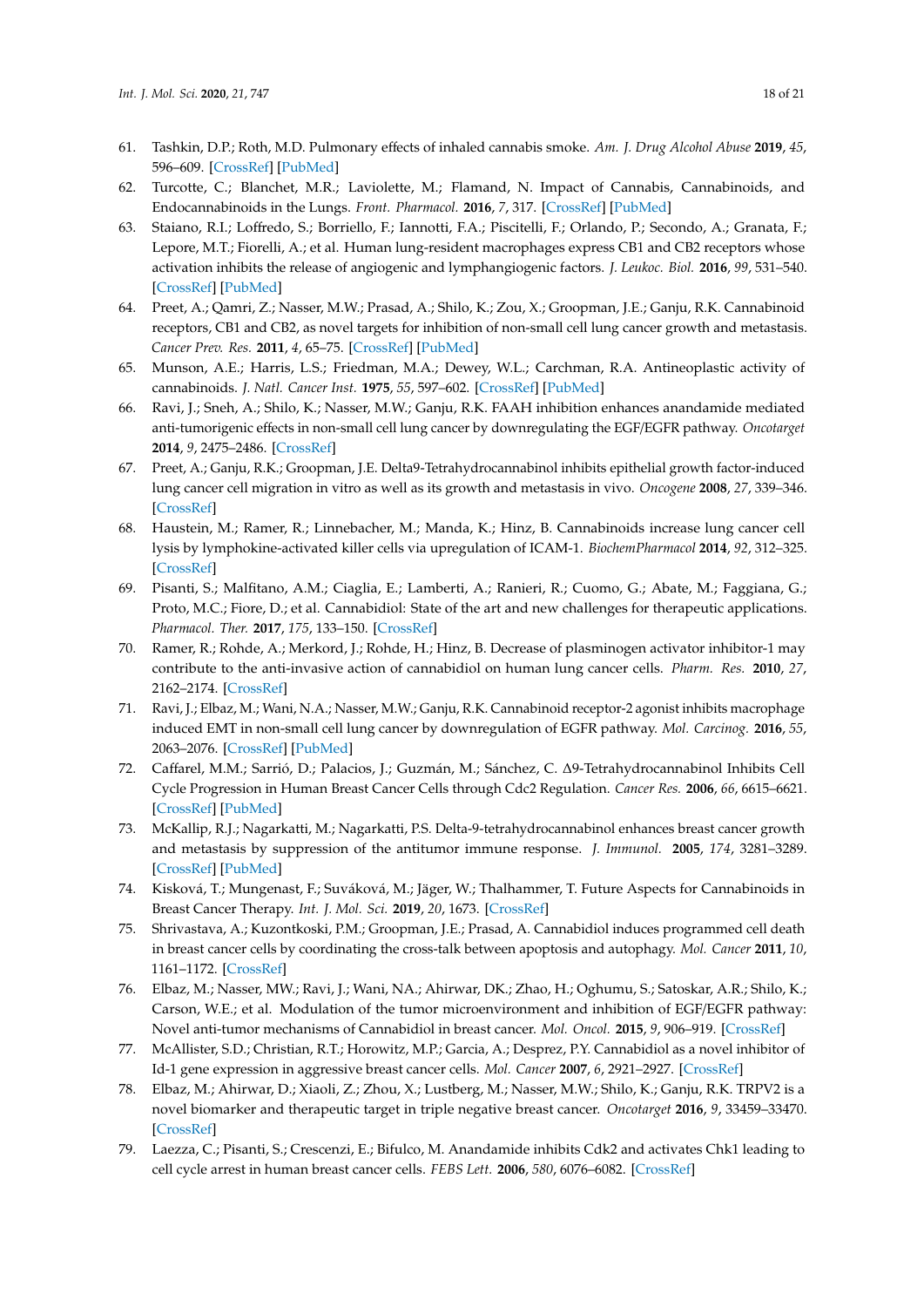- <span id="page-18-0"></span>80. Laezza, C.; Pisanti, S.; Malfitano, A.M.; Bifulco, M. The anandamide analog, Met-F-AEA, controls human breast cancer cell migration via the RHOA/RHO kinase signaling pathway. *Endocr. Relat. Cancer.* **2008**, *15*, 965–974. [\[CrossRef\]](http://dx.doi.org/10.1677/ERC-08-0030)
- <span id="page-18-1"></span>81. Grimaldi, C.; Pisanti, S.; Laezza, C.; Malfitano, AM.; Santoro, A.; Vitale, M.; Caruso, M.G.; Notarnicola, M.; Iacuzzo, I.; Portella, G.; et al. Anandamide inhibits adhesion and migration of breast cancer cells. *Exp. Cell Res.* **2006**, *312*, 363–373. [\[CrossRef\]](http://dx.doi.org/10.1016/j.yexcr.2005.10.024) [\[PubMed\]](http://www.ncbi.nlm.nih.gov/pubmed/16343481)
- <span id="page-18-2"></span>82. Mohammadpour, F.; Ostad, S.N.; Aliebrahimi, S.; Daman, Z. Anti-invasion Effects of Cannabinoids Agonist and Antagonist on Human Breast Cancer Stem Cells. *Iran. J. Pharm. Res.* **2017**, *16*, 1479–1486. [\[PubMed\]](http://www.ncbi.nlm.nih.gov/pubmed/29552056)
- <span id="page-18-3"></span>83. Pisanti, S.; Borselli, C.; Oliviero, O.; Laezza, C.; Gazzerro, P.; Bifulco, M. Antiangiogenic activity of the endocannabinoid anandamide: Correlation to its tumor-suppressor efficacy. *J. Cell. Physiol.* **2007**, *211*, 495–503. [\[CrossRef\]](http://dx.doi.org/10.1002/jcp.20954) [\[PubMed\]](http://www.ncbi.nlm.nih.gov/pubmed/17192847)
- <span id="page-18-4"></span>84. Blasco-Benito, S.; Moreno, E.; Seijo-Vila, M.; Tundidor, I.; Andradas, C.; Caffarel, M.M.; Caro-Villalobos, M.; Urigüen, L.; Diez-Alarcia, R.; Moreno-Bueno, G.; et al. Therapeutic targeting of HER2-CB2R heteromers in HER2-positive breast cancer. *Proc. Natl. Acad. Sci. USA* **2019**, *116*, 3863–3872. [\[CrossRef\]](http://dx.doi.org/10.1073/pnas.1815034116) [\[PubMed\]](http://www.ncbi.nlm.nih.gov/pubmed/30733293)
- <span id="page-18-5"></span>85. Sarfaraz, S.; Afaq, F.; Adhami, V.M.; Mukhtar, H. Cannabinoid receptor as a novel target for the treatment of prostate cancer. *Cancer Res.* **2005**, *65*, 1635–1641. [\[CrossRef\]](http://dx.doi.org/10.1158/0008-5472.CAN-04-3410)
- <span id="page-18-6"></span>86. Mimeault, M.; Pommery, N.; Wattez, N.; Bailly, C.; Hénichart, J.P. Anti-proliferative and apoptotic effects of anandamide in human prostatic cancer cell lines: Implication of epidermal growth factor receptor down-regulation and ceramide production. *Prostate* **2003**, *56*, 1–12. [\[CrossRef\]](http://dx.doi.org/10.1002/pros.10190)
- <span id="page-18-7"></span>87. Nithipatikom, K.; Endsley, MP.; Isbell, M.A.; Falck, J.R.; Iwamoto, Y.; Hillard, CJ.; Campbell, W.B. 2-arachidonoylglycerol: A novel inhibitor of androgen-independent prostate cancer cell invasion. *Cancer Res.* **2004**, *64*, 8826–8830. [\[CrossRef\]](http://dx.doi.org/10.1158/0008-5472.CAN-04-3136)
- <span id="page-18-8"></span>88. Nithipatikom, K.; Gomez-Granados, A.D.; Tang, A.T.; Pfeiffer, A.W.; Williams, C.L.; Campbell, W.B. Cannabinoid receptor type 1 (CB1) activation inhibits small GTPase RhoA activity and regulates motility of prostate carcinoma cells. *Endocrinology* **2012**, *153*, 29. [\[CrossRef\]](http://dx.doi.org/10.1210/en.2011-1144)
- <span id="page-18-9"></span>89. Morell, C.; Bort, A.; Vara, D.; Ramos-Torres, A.; Rodríguez-Henche, N.; Díaz-Laviada, I. The cannabinoid WIN 55,212-2 prevents neuroendocrine differentiation of LNCaP prostate cancer cells. *Prostate Cancer Prostatic Dis.* **2016**, *19*, 248–257. [\[CrossRef\]](http://dx.doi.org/10.1038/pcan.2016.19)
- <span id="page-18-10"></span>90. Orellana-Serradell, O.; Poblete, C.E.; Sanchez, C.; Castellón, E.A.; Gallegos, I.; Huidobro, C.; Llanos, MN.; Contreras, H.R. Proapoptotic effect of endocannabinoids in prostate cancer cells. *Oncol. Rep.* **2015**, *33*, 1599–1608. [\[CrossRef\]](http://dx.doi.org/10.3892/or.2015.3746)
- <span id="page-18-11"></span>91. Sharma, M.; Hudson, J.; Adomat, H.; Guns, E.; Cox, M. In vitro anticancer activity of plant-derived cannabidiol on prostate cancer cell lines. *Pharmacol. Pharm.* **2014**, *5*, 806–820. [\[CrossRef\]](http://dx.doi.org/10.4236/pp.2014.58091)
- <span id="page-18-12"></span>92. De Petrocellis, L.; Ligresti, A.; Schiano Moriello, A.; Iappelli, M.; Verde, R.; Stott, C.G.; Cristino, L.; Orlando, P.; Di Marzo, V. Non-THC cannabinoids inhibit prostate carcinoma growth in vitro and in vivo: Pro-apoptotic effects and underlying mechanisms. *Br. J. Pharmacol.* **2013**, *168*, 79–102. [\[CrossRef\]](http://dx.doi.org/10.1111/j.1476-5381.2012.02027.x) [\[PubMed\]](http://www.ncbi.nlm.nih.gov/pubmed/22594963)
- <span id="page-18-13"></span>93. Gandhi, S.; Vasisth, G.; Kapoor, A. Systematic review of the potential role of cannabinoids as antiproliferative agents for urological cancers. *Can. Urol. Assoc. J.* **2017**, *11*, E138–E142. [\[CrossRef\]](http://dx.doi.org/10.5489/cuaj.4371) [\[PubMed\]](http://www.ncbi.nlm.nih.gov/pubmed/28515817)
- <span id="page-18-14"></span>94. Bermúdez-Silva, F.J.; Suárez, J.; Baixeras, E.; Cobo, N.; Bautista, D.; Cuesta-Muñoz, A.L.; Fuentes, E.; Juan-Pico, P.; Castro, M.J.; Milman, G.; et al. Presence of functional cannabinoid receptors in human endocrine pancreas. *Diabetologia* **2008**, *51*, 476–487.
- 95. Gonzalez-Mariscal, I.; Krzysik-Walker, S.M.; Doyle, M.E.; Liu, Q.R.; Cimbro, R.; Calyo, S.S.C.; Ghosh, S.; Cieśla, L.; Moaddel, R.; Carlson, O.D.; et al. Human CB1 receptor isoforms, present in hepatocytes and B-cells, are involved in regulating metabolism. *Sci. Rep.* **2016**, *6*, 33302. [\[CrossRef\]](http://dx.doi.org/10.1038/srep33302) [\[PubMed\]](http://www.ncbi.nlm.nih.gov/pubmed/27641999)
- 96. Kim, W.; Doyle, M.E.; Liu, Z.; Lao, Q.; Shin, Y.K.; Carlson, O.D.; Kim, H.S.; Thomas, S.; Napora, J.K.; Lee, E.K.; et al. Cannabinoids inhibit insulin receptor signaling in pancreatic beta-cells. *Diabetes* **2011**, *60*, 1198–1209. [\[CrossRef\]](http://dx.doi.org/10.2337/db10-1550)
- 97. Liu, J.; Zhou, L.; Xiong, K.; Godlewski, G.; Mukhopadhyay, B.; Tam, J.; Yin, S.; Gao, P.; Shan, X.; Pickel, J.; et al. Hepatic cannabinoid receptor-1 mediates diet-induced insulin resistance via inhibition of insulin signaling and clearance in mice. *Gastroenterology* **2012**, *142*, 1218–1228. [\[CrossRef\]](http://dx.doi.org/10.1053/j.gastro.2012.01.032)
- <span id="page-18-15"></span>98. Linari, G.; Agostini, S.; Amadoro, G.; Ciotti, M.T.; Florenzano, F.; Improta, G.; Petrella, C.; Severini, C.; Broccardo, M. Involvement of cannabinoid CB1- and CB2-receptors in the modulation of exocrine pancreatic secretion. *Pharmacol. Res.* **2009**, *59*, 207–214. [\[CrossRef\]](http://dx.doi.org/10.1016/j.phrs.2008.11.002)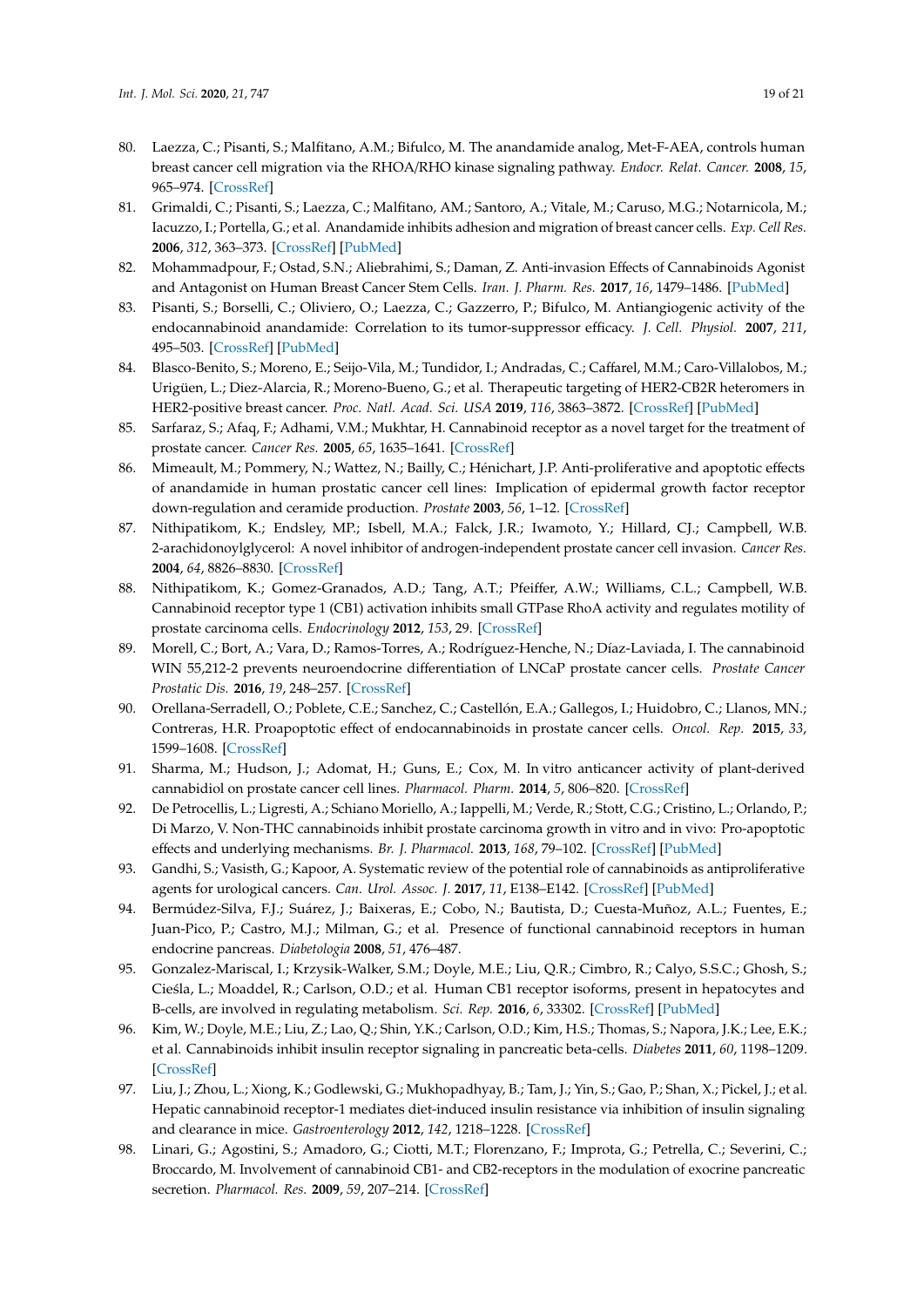- <span id="page-19-0"></span>99. Carracedo, A.; Gironella, M.; Lorente, M.; Garcia, S.; Guzmán, M.; Velasco, G.; Iovanna, J.L. Cannabinoids induce apoptosis of pancreatic tumor cells via endoplasmic reticulum stress-related genes. *Cancer Res.* **2006**, *66*, 6748–6755. [\[CrossRef\]](http://dx.doi.org/10.1158/0008-5472.CAN-06-0169)
- <span id="page-19-1"></span>100. Dando, I.; Donadelli, M.; Costanzo, C.; Dalla Pozza, E.; D'Alessandro, A.; Zolla, L.; Palmieri, M. Cannabinoids inhibit energetic metabolism and induce AMPK-dependent autophagy in pancreatic cancer cells. *Cell Death Dis.* **2013**, *4*, e664. [\[CrossRef\]](http://dx.doi.org/10.1038/cddis.2013.151)
- <span id="page-19-2"></span>101. Donadelli, M.; Dando, I.; Zaniboni, T.; Costanzo, C.; Dalla Pozza, E.; Scupoli, M.T.; Scarpa, A.; Zappavigna, S.; Marra, M.; Abbruzzese, A.; et al. Gemcitabine/cannabinoid combination triggers autophagy in pancreatic cancer cells through a ROS-mediated mechanism. *Cell Death Dis.* **2011**, *2*, e152. [\[CrossRef\]](http://dx.doi.org/10.1038/cddis.2011.36) [\[PubMed\]](http://www.ncbi.nlm.nih.gov/pubmed/21525939)
- <span id="page-19-3"></span>102. Qiu, C.; Yang, L.; Wang, B.; Cui, L.; Li, C.; Zhuo, Y.; Zhang, L.; Zhang, S.; Zhang, Q.; Wang, X. The role of 2-arachidonoylglycerol in the regulation of the tumor-immune microenvironment in murine models of pancreatic cancer. *Biomed. Pharmacother.* **2019**, *115*, 108952. [\[CrossRef\]](http://dx.doi.org/10.1016/j.biopha.2019.108952) [\[PubMed\]](http://www.ncbi.nlm.nih.gov/pubmed/31078044)
- <span id="page-19-4"></span>103. Fogli, S.; Nieri, P.; Chicca, A.; Adinolfi, B.; Mariotti, V.; Iacopetti, P.; Breschi, M.C.; Pellegrini, S. Cannabinoid derivatives induce cell death in pancreatic MIA PaCa-2 cells via a receptor-independent mechanism. *FEBS Lett.* **2006**, *580*, 1733–1739. [\[CrossRef\]](http://dx.doi.org/10.1016/j.febslet.2006.02.024) [\[PubMed\]](http://www.ncbi.nlm.nih.gov/pubmed/16500647)
- <span id="page-19-5"></span>104. Lakiotaki, E.; Giaginis, C.; Tolia, M.; Alexandrou, P.; Delladetsima, I.; Giannopoulou, I.; Kyrgias, G.; Patsouris, E.; Theocharis, S. Clinical Significance of Cannabinoid Receptors CB1 and CB2 Expression in Human Malignant and Benign Thyroid Lesions. *Biomed. Res. Int.* **2015**, *2015*, 839403. [\[CrossRef\]](http://dx.doi.org/10.1155/2015/839403)
- <span id="page-19-6"></span>105. Cozzolino, R.; Calì, G.; Bifulco, M.; Laccetti, P. A metabolically stable analogue of anandamide, Met-F-AEA, inhibits human thyroid carcinoma cell lines by activation of apoptosis. *Invest. New Drugs.* **2010**, *28*, 115–123. [\[CrossRef\]](http://dx.doi.org/10.1007/s10637-009-9221-0)
- <span id="page-19-7"></span>106. Shi, Y.; Zou, M.; Baitei, E.Y.; Alzahrani, A.S.; Parhar, R.S.; Al-Makhalafi, Z.; Al-Mohanna, F.A. Cannabinoid 2 receptor induction by IL-12 and its potential as a therapeutic target for the treatment of anaplastic thyroid carcinoma. *Cancer Gene Ther.* **2008**, *15*, 101–107. [\[CrossRef\]](http://dx.doi.org/10.1038/sj.cgt.7701101)
- <span id="page-19-8"></span>107. Kushchayeva, Y.; Jensen, K.; Burman, K.D.; Vasko, V. Repositioning therapy for thyroid cancer: New insights on established medications. *Endocr. Relat. Cancer* **2014**, *21*, R183–R194. [\[CrossRef\]](http://dx.doi.org/10.1530/ERC-13-0473)
- <span id="page-19-9"></span>108. López-Valero, I.; Saiz-Ladera, C.; Torres, S.; Hernández-Tiedra, S.; García-Taboada, E.; Rodríguez-Fornés, F.; Barba, M.; Dávila, D.; Salvador-Tormo, N.; Guzmán, M.; et al. Targeting Glioma Initiating Cells with A combined therapy of cannabinoids and temozolomide. *Biochem. Pharmacol.* **2018**, *157*, 266–274. [\[CrossRef\]](http://dx.doi.org/10.1016/j.bcp.2018.09.007)
- <span id="page-19-10"></span>109. Chen, D.J.; Gao, M.; Gao, F.F.; Su, Q.X.; Wu, J. Brain cannabinoid receptor 2: Expression, function and modulation. *Acta Pharmacol. Sin.* **2017**, *38*, 312–316. [\[CrossRef\]](http://dx.doi.org/10.1038/aps.2016.149)
- <span id="page-19-11"></span>110. Dumitru, C.A.; Sandalcioglu, I.E.; Karsak, M. Cannabinoids in Glioblastoma Therapy: New Applications for Old Drugs. *Front. Mol. Neurosci.* **2018**, *11*, 159. [\[CrossRef\]](http://dx.doi.org/10.3389/fnmol.2018.00159)
- <span id="page-19-12"></span>111. Rocha, F.C.; Dos Santos Júnior, J.G.; Stefano, S.C.; da Silveira, D.X. Systematic review of the literature on clinical and experimental trials on the antitumor effects of cannabinoids in gliomas. *J. Neurooncol.* **2014**, *116*, 11–24. [\[CrossRef\]](http://dx.doi.org/10.1007/s11060-013-1277-1) [\[PubMed\]](http://www.ncbi.nlm.nih.gov/pubmed/24142199)
- <span id="page-19-13"></span>112. Massi, P.; Valenti, M.; Solinas, M.; Parolaro, D. Molecular mechanisms involved in the antitumor activity of cannabinoids on gliomas: Role for oxidative stress. *Cancers* **2010**, *2*, 1013–1026. [\[CrossRef\]](http://dx.doi.org/10.3390/cancers2021013) [\[PubMed\]](http://www.ncbi.nlm.nih.gov/pubmed/24281104)
- <span id="page-19-14"></span>113. Marcu, J.P.; Christian, R.T.; Lau, D.; Zielinski, A.J.; Horowitz, M.P.; Lee, J.; Pakdel, A.; Allison, J.; Limbad, C.; Moore, D.H.; et al. Cannabidiol enhances the inhibitory effects of delta9-tetrahydrocannabinol on human glioblastoma cell proliferation and survival. *Mol. Cancer Ther.* **2010**, *1*, 180–189. [\[CrossRef\]](http://dx.doi.org/10.1158/1535-7163.MCT-09-0407) [\[PubMed\]](http://www.ncbi.nlm.nih.gov/pubmed/20053780)
- <span id="page-19-15"></span>114. Scott, K.A.; Dennis, J.L.; Dalgleish, A.G.; Liu, W.M. Inhibiting Heat Shock Proteins Can Potentiate the Cytotoxic Effect of Cannabidiol in Human Glioma Cells. *Anticancer Res.* **2015**, *35*, 5827–5837. [\[PubMed\]](http://www.ncbi.nlm.nih.gov/pubmed/26504004)
- <span id="page-19-16"></span>115. Galanti, G.; Fisher, T.; Kventsel, I.; Shoham, J.; Gallily, R.; Mechoulam, R.; Lavie, G.; Amariglio, N.; Rechavi, G.; Toren, A. Delta 9-tetrahydrocannabinol inhibits cell cycle progression by downregulation of E2F1 in human glioblastoma multiforme cells. *Acta Oncol.* **2008**, *47*, 1062–1070. [\[CrossRef\]](http://dx.doi.org/10.1080/02841860701678787)
- <span id="page-19-17"></span>116. Blázquez, C.; Casanova, M.L.; Planas, A.; Gómez Del Pulgar, T.; Villanueva, C.; Fernández-Aceñero, M.J.; Aragonés, J.; Huffman, J.W.; Jorcano, J.L.; Guzmán, M. Inhibition of tumor angiogenesis by cannabinoids. *FASEB J.* **2003**, *17*, 529–531. [\[CrossRef\]](http://dx.doi.org/10.1096/fj.02-0795fje)
- <span id="page-19-18"></span>117. Blázquez, C.; González-Feria, L.; Alvarez, L.; Haro, A.; Casanova, M.L.; Guzmán, M. Cannabinoids inhibit the vascular endothelial growth factor pathway in gliomas. *Cancer Res.* **2004**, *64*, 5617–5623. [\[CrossRef\]](http://dx.doi.org/10.1158/0008-5472.CAN-03-3927)